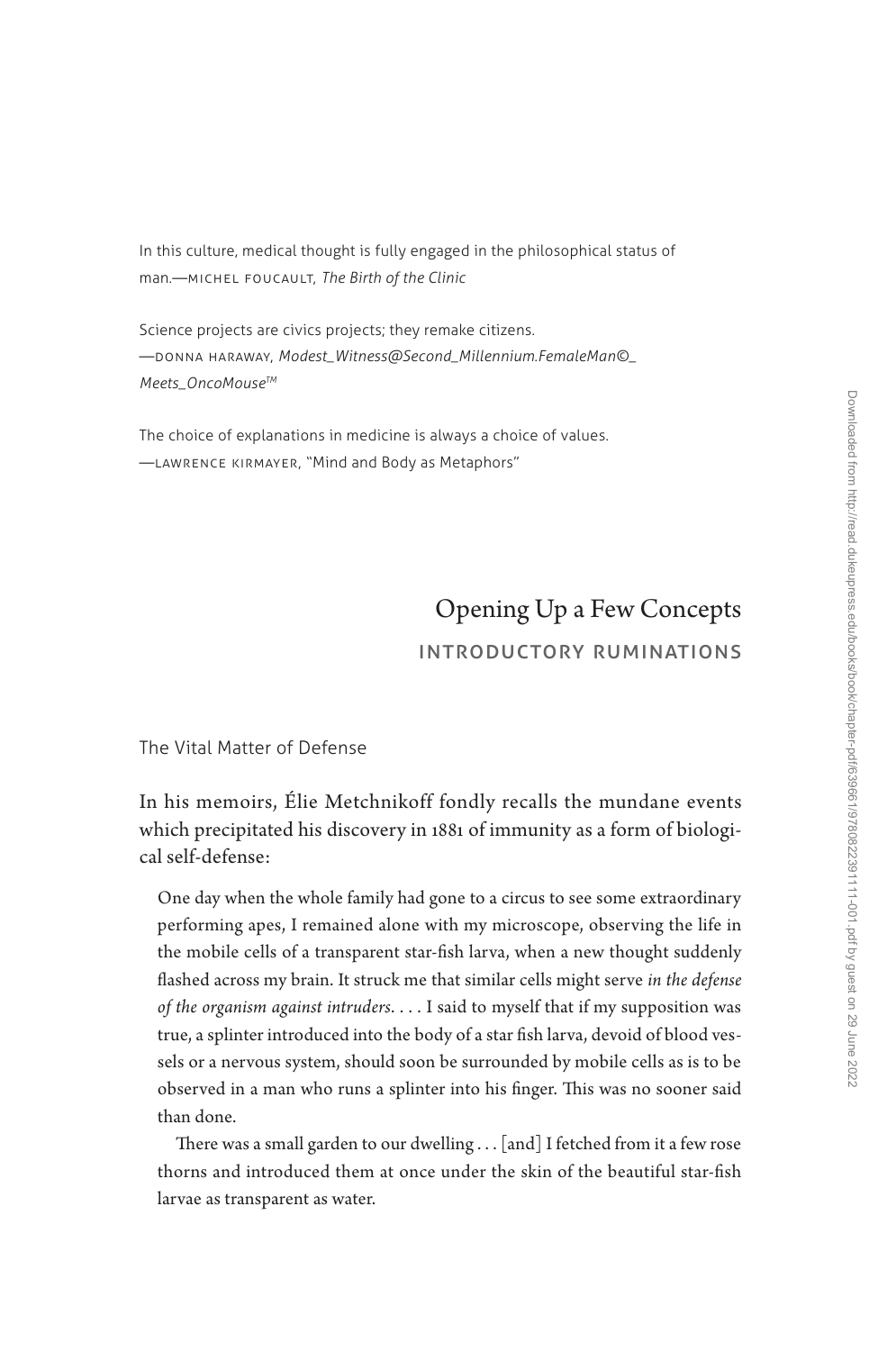I was too excited to sleep that night in the expectation of the results of my experiment, and very early the next morning I ascertained that it had fully succeeded.<sup>1</sup>

From this humble conjunction of a starfish larva, a thorn, and a microscope, Élie Metchnikoff deduces an entirely new way to perceive how organisms coexist and thereby ushers biological "immunity" into the world as an organismic form of "defense."2

With his family off seeing "some extraordinary performing apes," the scientist alone with his instrument has an epiphany: "How does the organism *defend* itself from *intruders*?" he wonders, for obviously, in a case of "intrusion," any response must be a "defense." Aha, he thinks, perhaps the mobile cells that I am observing can *mobilize* themselves against such an incursion. Metchnikoff decides to test his hypothesis by enacting this scenario. Identifying with and as an intruder, he pierces the "skin of the beautiful star-fish larvae as transparent as water." In doing so, he imagines that he models a form of aggression which he assumes to be entirely natural (as if he himself constitutes a force of nature), thereby providing a classic example of what the philosopher G. E. M. Anscombe calls action under the form of description.<sup>3</sup> In other words, by construing his experimental protocol as an intrusion, Metchnikoff enacts it as such and then reasons that, however the larva reacts, this reaction represents the intrusive catalyst's logical antithesis. Observing the experimental subject the next morning, he witnesses the fragment of the rose thorn engulfed by large amoeboid cells, apparently attempting to decompose it. He then recognizes—or in fact *re-*cognizes—this cellular decomposition as a characteristically protective process. With this flash of insight, Metchnikoff conceives a definitive *and defensive* way to understand how organisms coexist in environments replete with others of different sizes and scales.

Certainly, many of us believe that Metchnikoff 's understanding transparently describes the way living things are, or at least the way they should be. Over the last one hundred years or so, the idea of immunity has passed from Metchnikoff 's lab into our self-understanding, so that today we take for granted many assumptions on which this understanding leans. For example, most of us who rely on biomedical treatments such as vaccinations or antibiotics accept the idea that our immune systems ought to defend us against illnesses (even as we are also increasingly aware that they do not always live up to this promise). And while few of us have any deep understanding of its complexities, we generally presume that the immune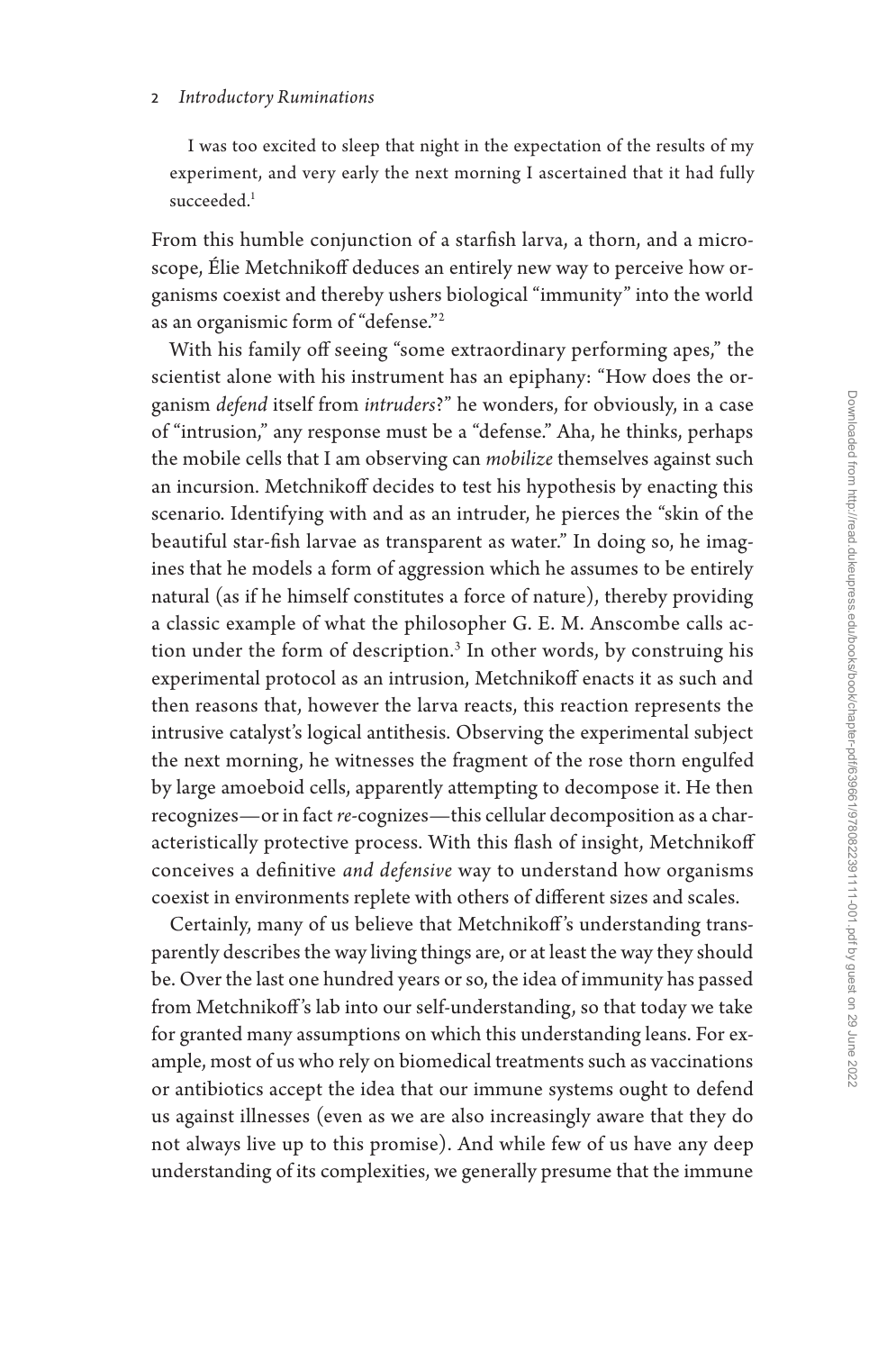system represents the front line in our incessant battle with the hostile forces of disease. Despite our ready acceptance, however, immunity is not a *natural choice of images* for our ability to live as organisms among other organisms of various sizes and scales—nor is defense, for that matter. Instead, both terms derive from the ways that Western legal and political thinking accounts for the complex, difficult, and at times violent manner that *humans* live among other *humans*. Only later, much later, are they applied to the animate world more generally—including that part of the animate world we call "human." Modern presumptions about personhood and collectivity saturate both immunity and defense. Each offers a different strategy for accommodating the frictions and tensions (if not outright contradictions) between the singular and the multiple, the one and the many, that characterize modern political formations. Indeed, both immunity and defense play central roles in framing what we now understand as liberal or democratic governance, and hence they deeply inform our economic and political horizons.

So how do these complex and critical concepts end up in biomedicine anyway? And what biopolitical effects do they induce when they migrate from politics and law into the cellular matter that we call "the body"? Even as we go for vaccinations, take antibiotics, try to avoid the things to which we are allergic, have our white blood cell counts checked, or listen to news reports about AIDS, SARS, or avian flu, most of us remain ignorant of a basic historical fact: biological immunity as we know it does not exist until the late nineteenth century. Nor, for that matter, does the idea that organisms defend themselves at the cellular and molecular levels. For nearly two thousand years, immunity, a legal concept first conjured in ancient Rome, has functioned almost exclusively as a political and juridical term—and a profoundly important and historically overdetermined one at that. "Self-defense" also originates as a political concept, albeit a much newer one, emerging only 350 years ago in the course of the English Civil War, when Thomas Hobbes defines it as the first "natural right." One hundred and twenty-five years ago, biomedicine fuses these two incredibly difficult, powerful, and yet very different (if not incongruous) political ideas into one, creating "immunity-*as*-defense." It then transplants this new biopolitical hybrid into the living human body. We have not been the same since.

When science transfigures immunity in the 1880s and 1890s by equating it with defense, defense is acknowledged for the first time as a capacity of the living organism. This acknowledgment radically changes not just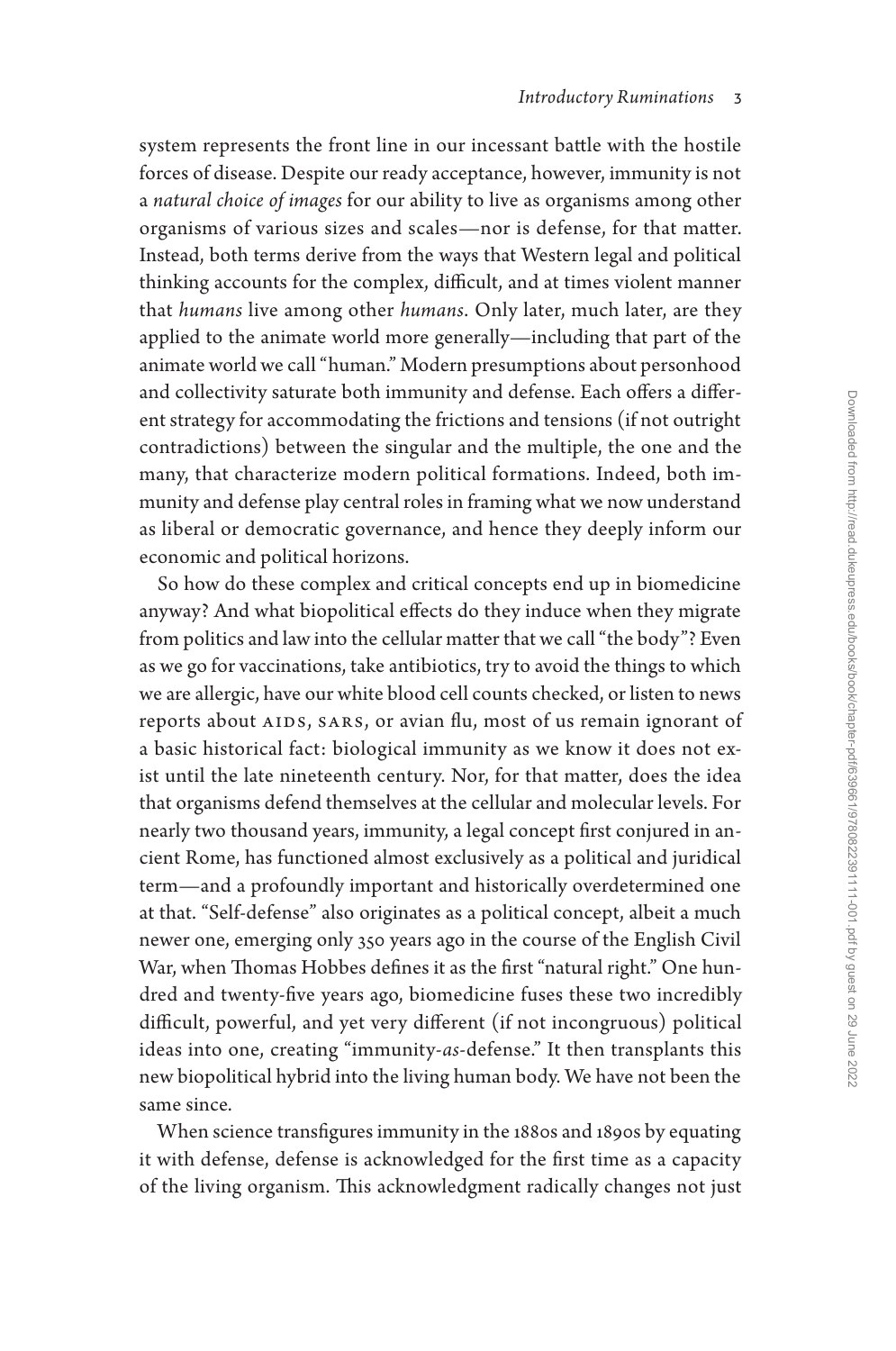how we imagine our bodies as living organisms but also how we imagine what it means to be an organism living among other organisms and what it means to be a human living among other humans. Moreover, immunity's new incarnation emerges as the avatar of a scientific practice that profoundly transforms how we conceive and address both illness and healing. Indeed, immunity's acceptance as a robust biological concept fundamentally changes the embodiment of these essential human experiences. Today we fight diseases both individually and collectively. We declare war on cancer and AIDS. We visualize white blood cells destroying tumors. We imagine that we are fighting off a cold. We kill the germs that cause bad breath. What we no longer do (lest we incur the stigma of being terribly "New Age") is consider that we might harbor a capacity to heal. Following Metchnikoff 's declaration that the "battle" between white blood cells and microbes "represents the healing power of nature," defense quickly replaces healing as medicine's scientifically approved ethos.<sup>4</sup>

Before this replacement, for people all over the globe and throughout most of recorded history, "healing" bodies forth the organism's natural propensity, albeit a propensity that also needs human support and encouragement. From antiquity until the mid-nineteenth century, almost all cultures recognize that nature exercises a curative power in the organism, a power which medicine at best emulates or enhances. The Galenic and Hippocratic traditions (the prevailing philosophies of healing in the West) know this force as *vis medicatrix naturae*, the healing power of nature.<sup>5</sup> According to this worldview, healing manifests the organism's natural elasticity: it incorporates the organism's most expansive relations to the world, embracing the forces that animate the cosmos as a whole. Those seeking to facilitate the healing process attempt (at best) to encourage nature's course by redressing the micro- and macrocosmic imbalances that keep symptomatic crises from resolving favorably. Within such healing frameworks, organisms incorporate and inexorably rely on the elements that constitute the world in which they live. Illnesses result from imbalances among these constitutive elements, whereas health emerges from restoring inner and outer harmony. Therefore natural healing expresses the immersion of living beings in the universe and affirms their fundamental connection to the matrix from which they arise and to which they will one day return.

By the end of the nineteenth century, however, the *vis medicatrix naturae* falls out of favor among Western bioscientists. Deemed unduly vitalistic by scientific medicine's increasingly reductionist paradigms (which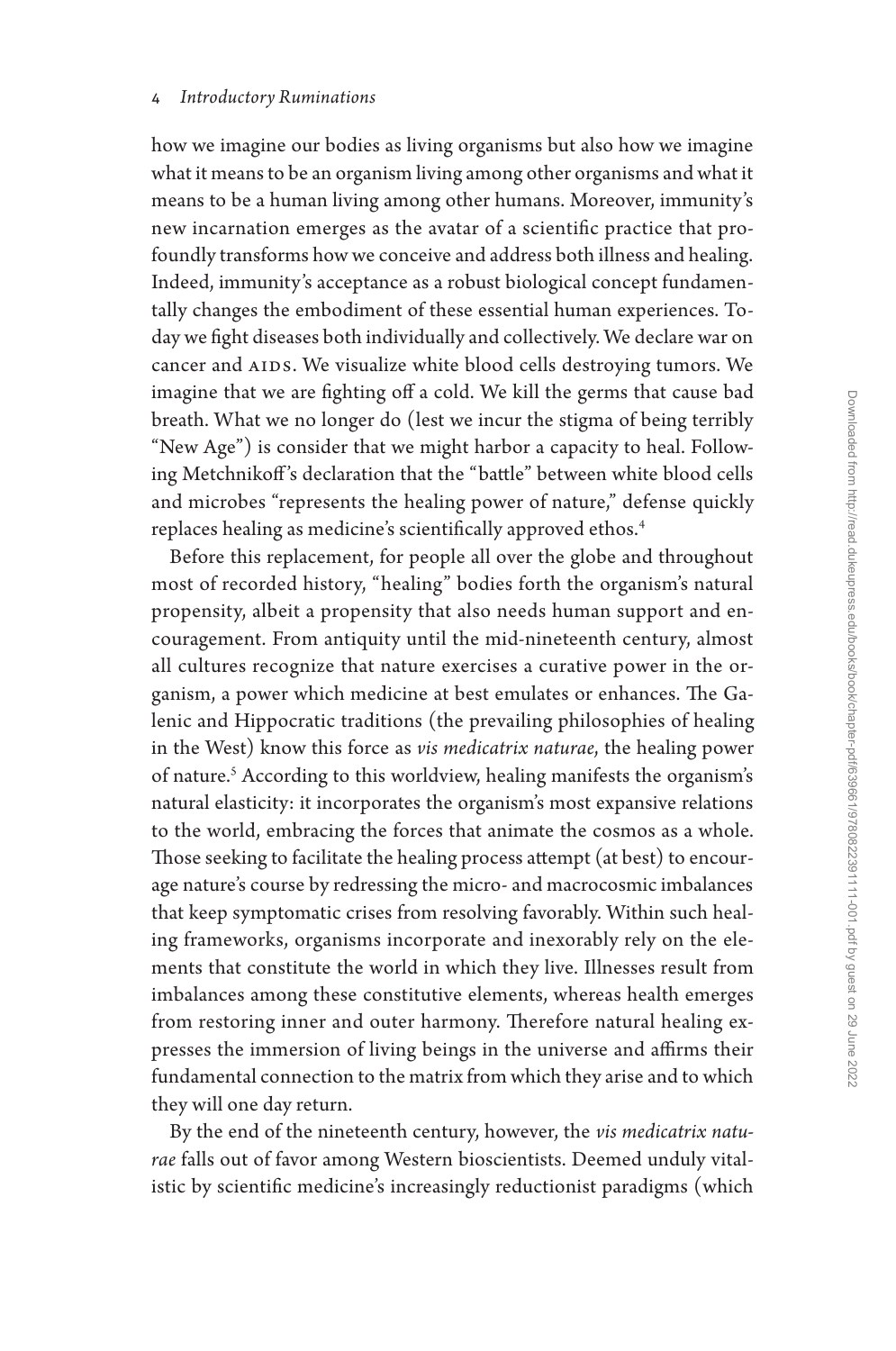pursue biochemical explanations for biological processes), "healing" becomes a more and more anachronistic notion. Instead, bracketing healing as an improperly fuzzy premise, scientific medicine embraces a highly complex, if not paradoxical, legal rubric—or even, perhaps, legal ruse. Though we do not always fully appreciate it, immunity is somewhat of a trickster. Within the juridico-political domain, immunity operates by defining lawful exceptions to the law precisely in order to maintain that the law applies universally and *therefore without exception*. In other words, since the law declares that its exceptions always already derive from it, such exceptions do not trouble its jurisdiction.<sup>6</sup> Historically this declaration proves useful, since realpolitik often frustrates desires for juridical purity. Immunity (in its nonbiological valence) thus lubricates the ineluctable friction between law and politics. It allows the exigencies of politics to rub up against the formalities of the law without causing them to warp and turn back on themselves. Biomedicine embraces this lawful conundrum (i.e., that exceptions prove the rule) to incorporate "defense" as properly "natural" and thereby anoint it as a natural property.

This metaphoric substitution supports scientific medicine, since it restricts the complex, contradictory, and yet entirely necessary intimacy of organism and environment to a single salient type of engagement: aggression/response. With the advent of biological immunity, medicine localizes the ability to recover from or to avoid disease in the specific actions of our cells and molecules (specificity constituting another of biomedicine's hallmarks).7 This specific activity quickly supersedes the less specific notion of healing as a more appropriately scientific concept. Furthermore, it imagines the individual organism as the space within which a cellular struggle for survival (a.k.a. disease) takes place, and conversely defines a specific microbial agent as the hostile cause against which the organism must wage its relentless war with death. While the germ emerges as both a biological and a political agent in the decade or so before immunity realizes its defensive capacity, immunity-as-defense retrospectively lends germ theory some of its legal force, helping it achieve the status of natural law.

Before Metchnikoff 's realization, the germ's vicissitudes remain obscure. If germs actually cause disease, then why do they cause disease in some people and animals and not in others? Moreover, if these disease-causing germs are omnipresent, then how do we stay alive in such a relentlessly hostile environment? Immunity helps us reconcile ourselves to the fateful microbes. It provides us with the wherewithal to keep these ubiquitous,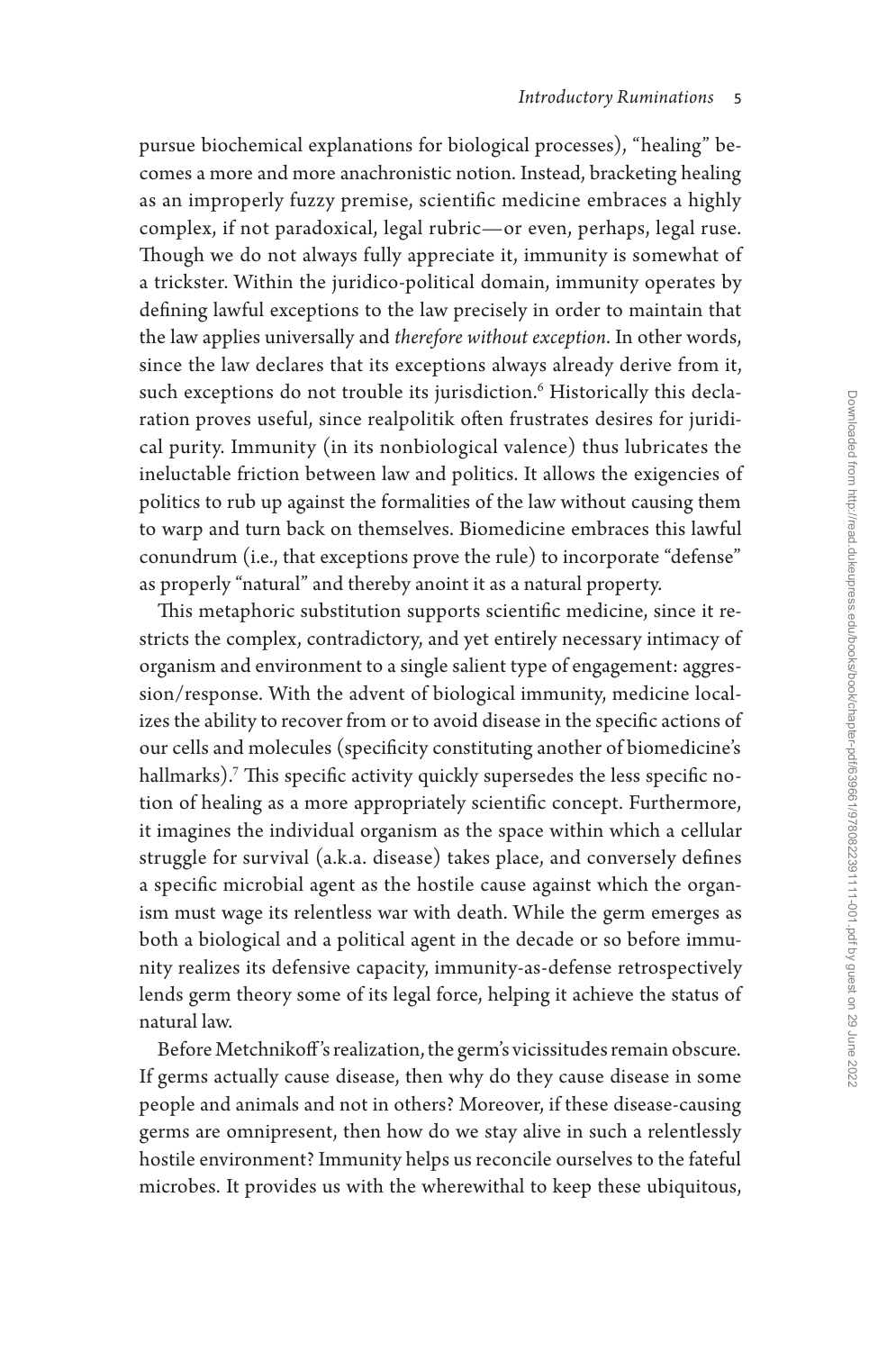invisible, life-threatening others at bay. Medicine then allies itself with this self-protective force, seeing its own actions as a mirror image. Instead of evoking the organism's essential connection *to* the world in which it lives, immunity refigures medicine as a powerful weapon in the body's necessary struggle to defend itself *from* its life-threatening context.

Yet if this struggle represents such a natural condition, why do medicine and biology rely so explicitly on political and juridical concepts to make sense of it? If the ways that organisms coexist evince our political and juridical precepts so immediately, does this mean that medicine after immunity constitutes politics by other means? In the first half of the nineteenth century, the military theorist Karl von Clausewitz offered his famous formulation: "War is nothing but a continuation of political intercourse with a mixture of other means."In the second half of the twentieth century, Michel Foucault reverses the syntax to ask: "Should we . . . say that politics is war pursued by other means?" to which he responds: "It is one of the essential traits of Western societies that the force relationships which for a long time had found expression in war, in every form of warfare, gradually became invested in the order of political power."8 Immunity strangely grafts or inoculates both military and political potentials into human biology as an entangled mode of explanation. In fact, immunity offers a peculiar hybrid of military, political, and biological thinking that "naturally" negates the distinctions among these realms. Rendering biological immunity as an organism's active process of defense, scientific medicine deftly fuses a bellicose ideology (which sees environmental challenge as a hostile attack) with a political notion of legal exception (which nevertheless affirms the law's universal applicability).

Through this potent conceptual alchemy, biological immunity insinuates itself *at and as* the intersection of two disparate, if not opposed, ways of organizing human interactions: war and law. To the extent that the law seeks to preempt war's violence (albeit by mobilizing its own violence) and to the extent that declarations of war seek to define violence's legal extent (albeit within their own jurisdiction), the two seem counterpoised.<sup>9</sup> Hence not only do immunity as legal exemption and immunity as defense not necessarily correspond; they do not even necessarily coexist. Strictly speaking, where immunity exists there is no need of defense and where defending occurs there is no immunity. Nevertheless, the bioscientific appropriation of immunity collapses both these possibilities to describe how a complex organism maintains its vitality while living in a world where some of its fellow organisms (viral, bacterial, parasitic, and human)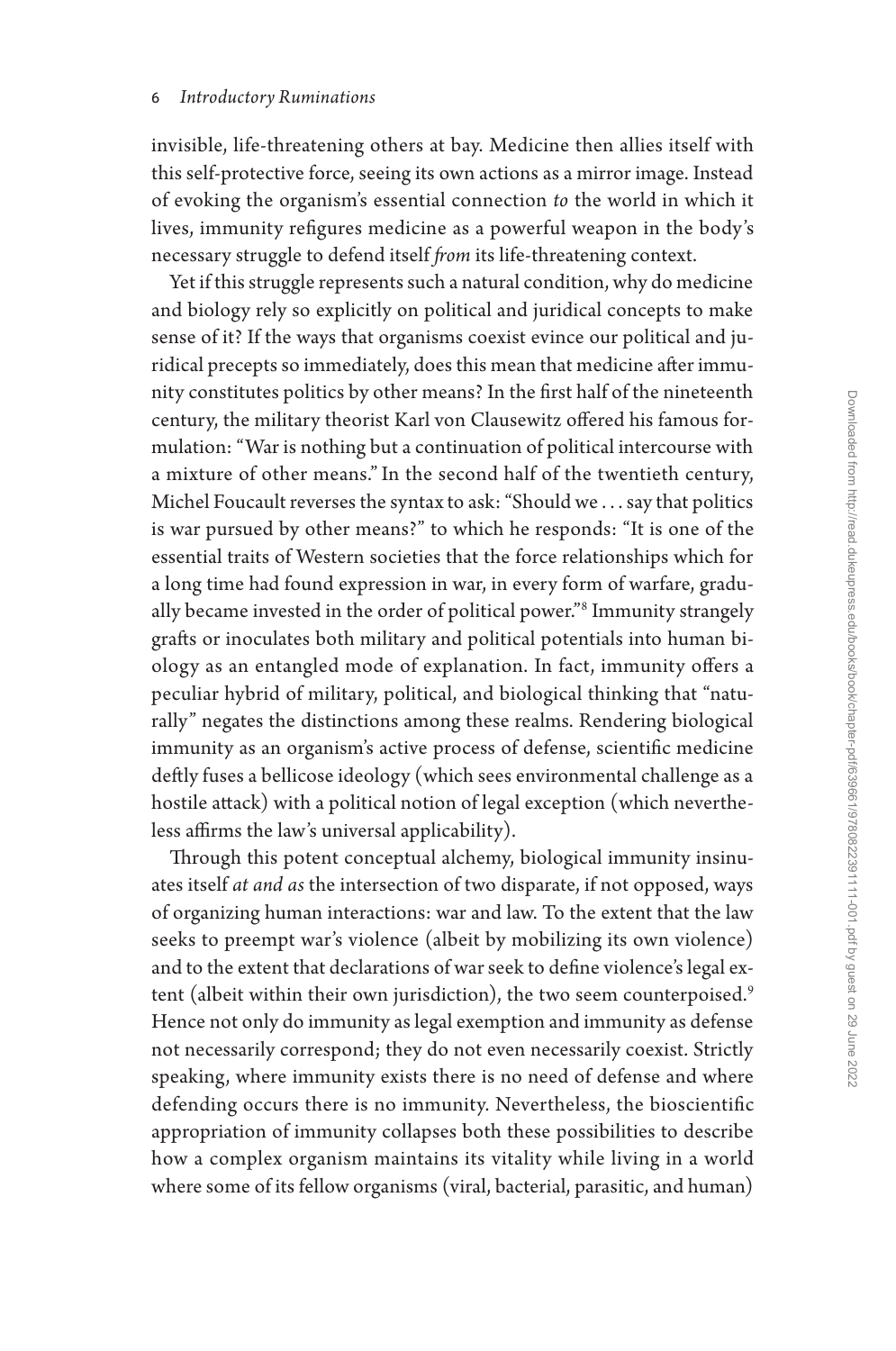potentially threaten its well-being and aliveness. As a consequence of this incongruous and yet largely unnoticed fusion, the "immune" organism becomes a biopolitical life form through and through.

### The "Nature" of the "Modern Body"

As its subtitle suggests, using the lens of immunity, this book focuses on how medicine makes "the body" "modern" and reflects on the biopolitics this modern turn in medicine engenders. In other words, it ruminates on how medicine modernizes us by incarnating a theoretical practice that simultaneously—if unconsciously—defines humans as organisms and as political actors and in so doing incorporates biopolitics as one of our consummately modern dimensions. At the center of this rumination appears a virtual node that we might call the "modern body." While we often take the body to represent what is most natural about us, or indeed suppose that our bodies manifest our "nature" itself, this presumption assumes far more and far less than is the case.10 Instead both our bodies and our selves have undergone profound historical changes—changes both giving rise to, and ensuing directly from, immunity's biomedical apotheosis.

As more and less than a natural phenomenon, the modernized body arises as an artifact of intense human interest and investment. Informed by a confluence of finance capital, philosophical reflection, and scientific theory, not to mention military formations, colonial relations, religious reformations, technological developments, kinship dynamics, industrial processes, educational regimes, health care protocols, among many other factors, the modern body aspires to localize human beings within an epidermal frontier that distinguishes the person from the world for the duration which we call a life. If we think of Mikhail Bakhtin's "grotesque body"—a body radically open to the world both temporally and spatially, simultaneously eating, shitting, fucking, dancing, laughing, groaning, giving birth, falling ill, and dying<sup>11</sup>—as an icon for a nonmodern or premodern body, then by contrast the modern body proffers a proper body, a proprietary body, a body whose well-bounded property grounds the legal and political rights of what C. B. Macpherson famously named "possessive individualism."<sup>12</sup>

For all its salience as a political, economic, philosophical, and even psychological phenomenon, however, until the end of the nineteenth century the modern body does not exist, strictly speaking, as a biological body.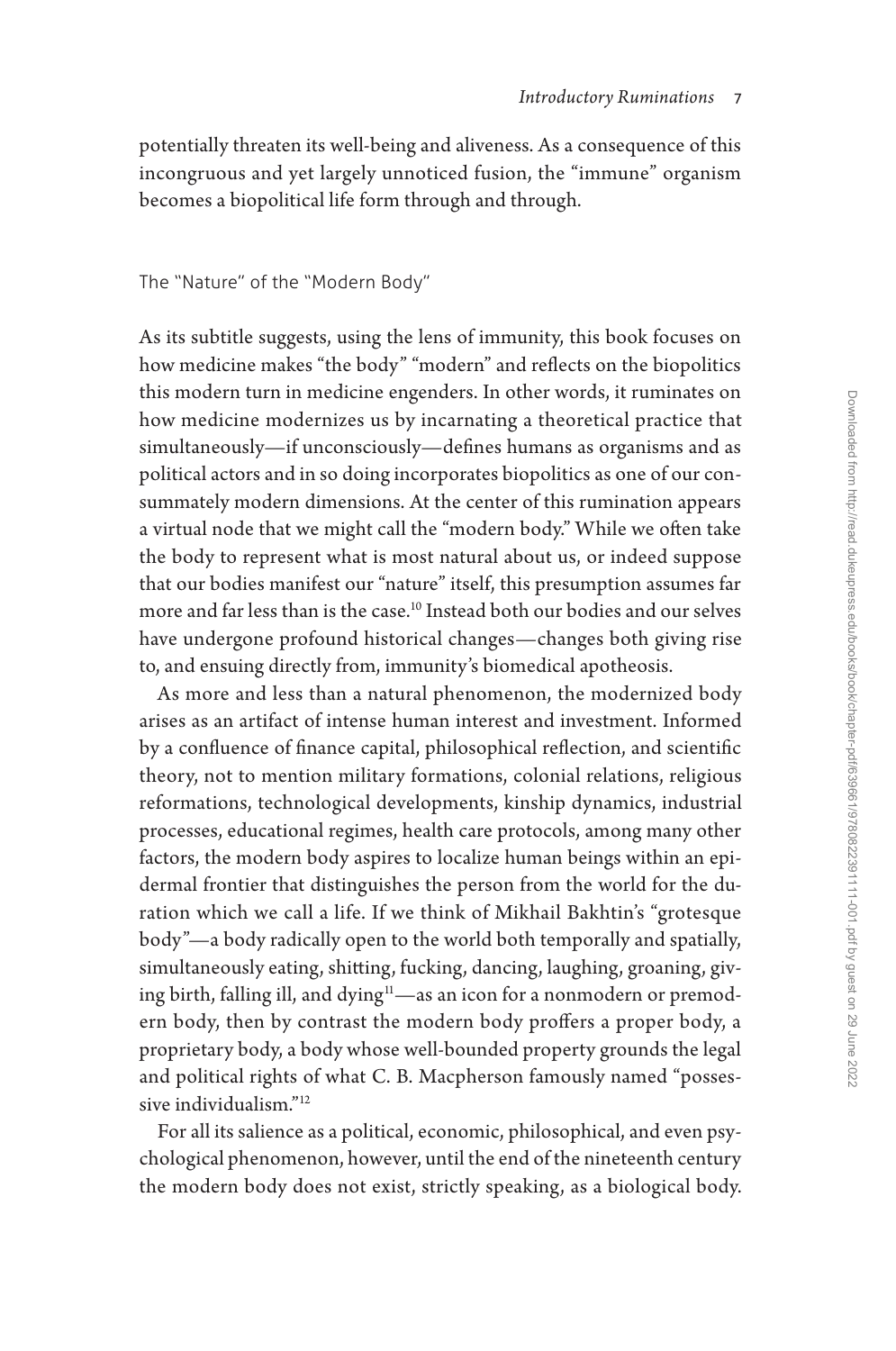Or to put it more accurately, until the end of the nineteenth century, the modern individual's atomized body does not accord with prevailing scientific theories that apprehend living organisms as contiguous with, rather than fundamentally distinct from, their lifeworlds. Indeed, this book holds that only with the advent of biological immunity does a monadic modern body fully achieve its scientific and defensive apotheosis. To appreciate this individualizing transubstantiation, *A Body Worth Defending* traces the body's modern vicissitudes as they unfold from the middle of the seventeenth century to the end of the nineteenth century to consider how they end up in our cells and tissues, as well as in our imaginations and institutions.

After the advent of immunity-as-defense, bioscience affirms that living entails a ceaseless problem of boundary maintenance. Less modern ideas about living beings ensconce organisms in a material world whose vital elements form—and whose fluxes and flows inform—their aliveness.13 With immunity as its avatar, modern biomedical dogma holds to the contrary that as organisms we vitally depend on a perpetual engagement *against* the world to maintain our integrity or indeed our selves. However, this agonistic presumption does not entirely accord with biological thinking about how organisms coexist in shared ecologies, sometimes with great mutual benefit, sometimes pacifically, sometimes indifferently, and sometimes deleteriously. Instead, modern bioscience's investment in the self-interiorizing and defensive organism betrays its unacknowledged debt to modern philosophies of personhood.<sup>14</sup> Immunity incarnates ideas about human being culled from modern politics, economics, law, philosophy, and science, which then belatedly achieve scientific status when immunity inoculates them into the living organism and thereby validates them as essentially "natural."

Although it takes immunity-as-self-defense as its nominal subject, this book only partially traces the specific developments in biology and medicine that precede and condition immunity's biomedical coming-of-age. It does not exhaustively analyze immunity's complex invocations from the eighteenth century through the late nineteenth, when the term appears with accelerating frequency to describe a general empirical observation that disease affects different people differently.15 Nor does it seek to address or contest the historiographies of biology, medicine, and technology on which my argument extensively draws. Instead, *A Body Worth Defending* engages immunity's migration from politics and law into the domains of medicine and science as a complex of thinking about modern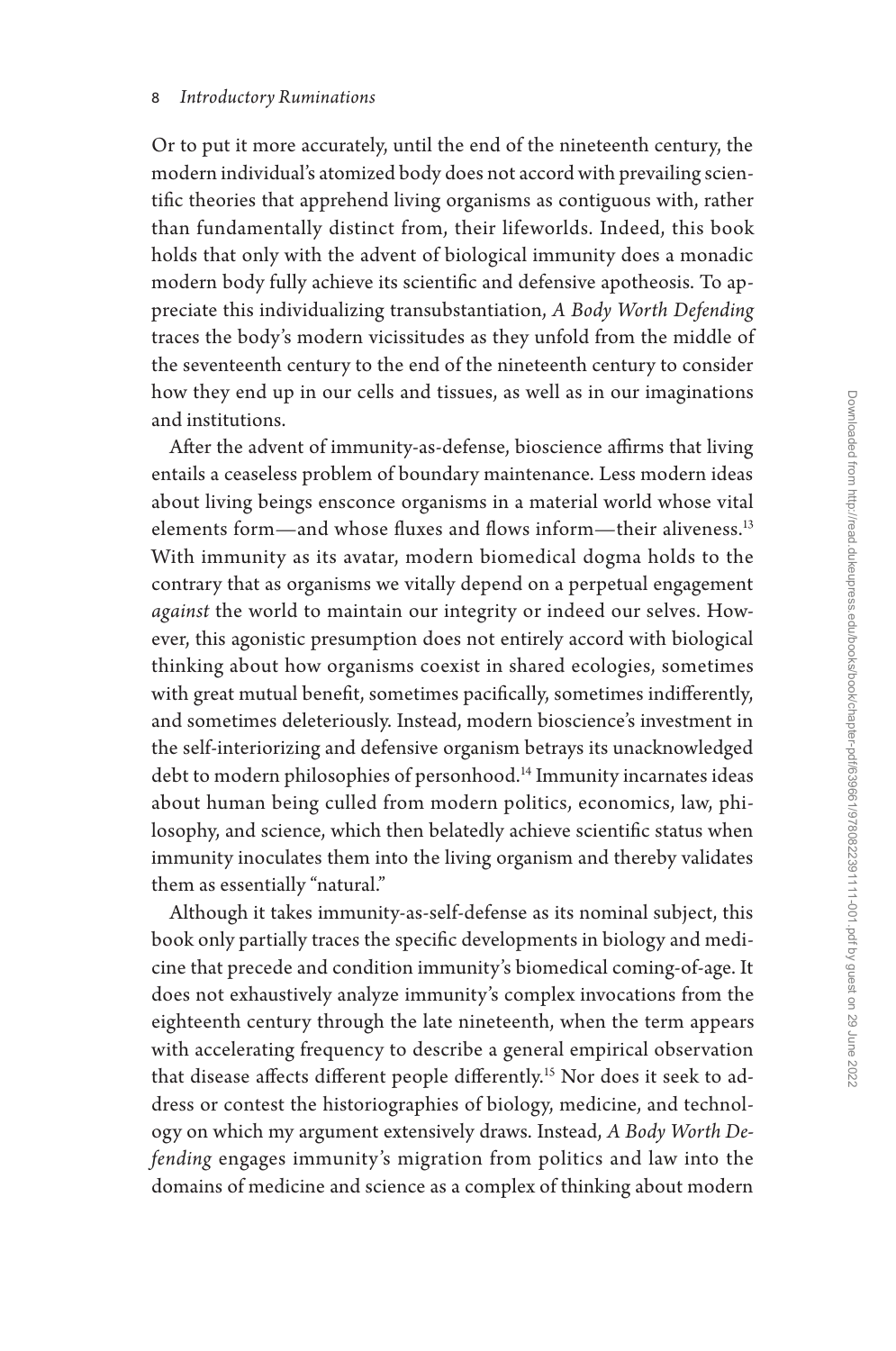bodies which percolates through political, legal, philosophical, economic, administrative, governmental, scientific, and medical discourses. As this complex unfolds, beginning in Europe around 1650, its manifestations mutually inform and modify each other. Together they turn over—and indeed overturn—the pre- or nonmodern ground in which theocentric feudal hierarchies planted their ensouled human forms, thereby clearing and fertilizing the terrain where the hybridized seeds of modern individualism come to flourish. Indeed, within modernity (or however else we might conceive it) the attachment of the person to the body supersedes its attachment to the soul. Concomitantly, the distinct personal statuses of body and soul denominate distinct *political* ontologies.16 Modernity births the modern body, and the modern body makes modernity matter.

Obviously, the meanings that accrue to the terms "modern" and "modernity" are myriad and complex. Tomes devoted to defining and describing modernity and the modern fill not inconsiderable shelf space in libraries around the world. Some treatments define these concepts historically, some philosophically, some technologically, some religiously, some economically, some politically, some geographically, some sexually, some racially, some globally, and many all of the above. Yet all these diverse readings share an underlying sense that modernity refers to living relations in and of time. As its etymology suggests, "modernity" (from the classical Latin adverb *modo* meaning "just now") connotes a punctual immersion in the present which syncopates the eschatological time frame espoused by premodern Christianity. Insofar as modernity designates a historical period (whatever the exact chronological parameters ascribed to it), it does so precisely by reimagining time as historical, that is, as a human index of change. Michael Hardt and Antonio Negri have recently characterized this shift, at once conceptual and material, as "revolutionary immanence."17 Among its many other effects, such radical immanence opens the possibility for rooting human being—and human beings—both spatially and temporally in the localized domain that we call the body. In fact, we might characterize the transformations that European modernity incorporates by saying that they enable the essential metonym for the person to morph from immortal soul to mortal body. Altering the criteria for, and claims to, personhood, this metonymic shift contributes to destabilizing the religiously ordained (soul-based) hierarchies that characterized premodern European social formations. The immanent human body provides a temporal and spatial locus for biopolitical agency and therefore helps inaugurate a new political economy of modern personhood: one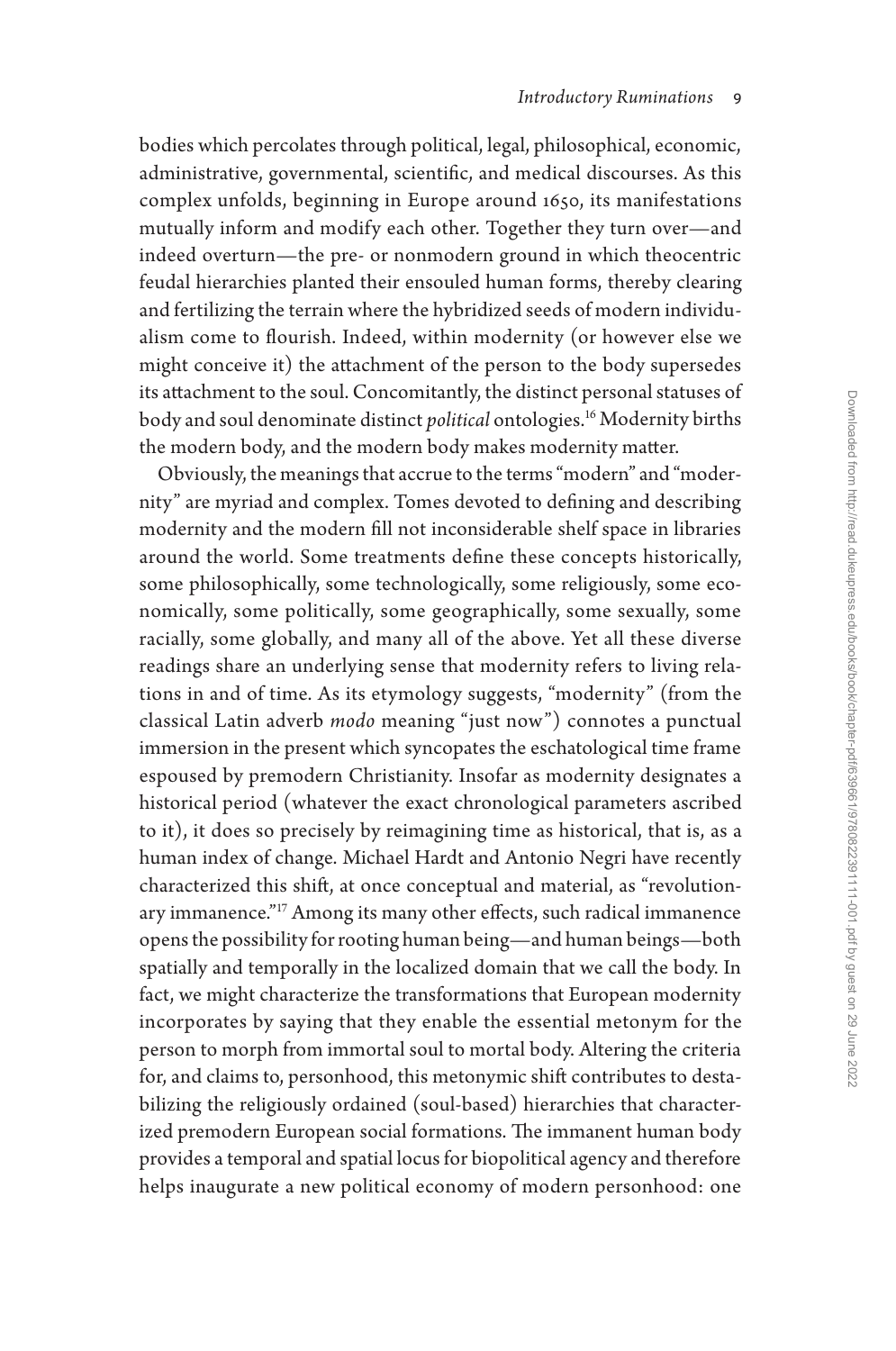in which differences among and between people (e.g., race, sex, gender, class, age, etc.) appear as attributes of bodies rather than the gradations of souls.18

In this reading, modernity's ordinance becomes secular not because it abjures the spirit but rather because it orients human experience around a living temporality that resides in the world. From the Latin *saeculum*, meaning the ordinary lifetime of the human species, a lifetime, a generation, or an age, modern secularity (like modernity itself ) originally designates a situatedness in time in a specifically embodied way. The opposite of secular, then, is not religious but eschatological. As the lived dynamics of human embodiment begin to define human agency, they underwrite both political contestation (e.g., theories of natural rights) and economic transformation (e.g., wage labor). Mary Poovey identifies arguments from and about secular "human nature" as mediating epistemologically between premodern investments in a providential order and modern social institutions.19 This book adopts a similar mapping to Poovey's but analyzes the modern nature of human nature in the changing biological and medical perceptions about the human organism itself. In other words, it traces modernity's genealogy through changing ideas about the nature of the human, especially as the human organism increasingly imagines and lives itself as a biological phenomenon separate and distinct from an environment that only subsequently seems to surround or even oppose it.

In this regard, modernity marks a passage from the encompassing "passibility" that Timothy Reiss attributes to premodern and nonmodern subjectivities, where personhood accrues from "a sense of being embedded in and acted on by  $\dots$  the material world and  $[$  by $]$  immediate biological, familial and social ambiances, as well as the soul's (or 'animate') and cosmic, spiritual and divine life."<sup>20</sup> Modernity might thus appear as an ensemble of practices that literally incorporates—or incarnates—a historical paradox: modernity produces and reproduces humans as both natural and cultural, biological and social, empirical and transcendental, finite and infinite, insofar as it conjures the body as a hybrid biopolitical formation which we must *have* in order *to be* a person. Given the vast array of possible meanings, the next section adumbrates how modernity and the modern circulate in this book by considering two distinct and compelling interpretations, the first provided by Bruno Latour, the second by Michel Foucault. Hopefully this will help to clarify what it means to say that biological immunity makes the body *modern*.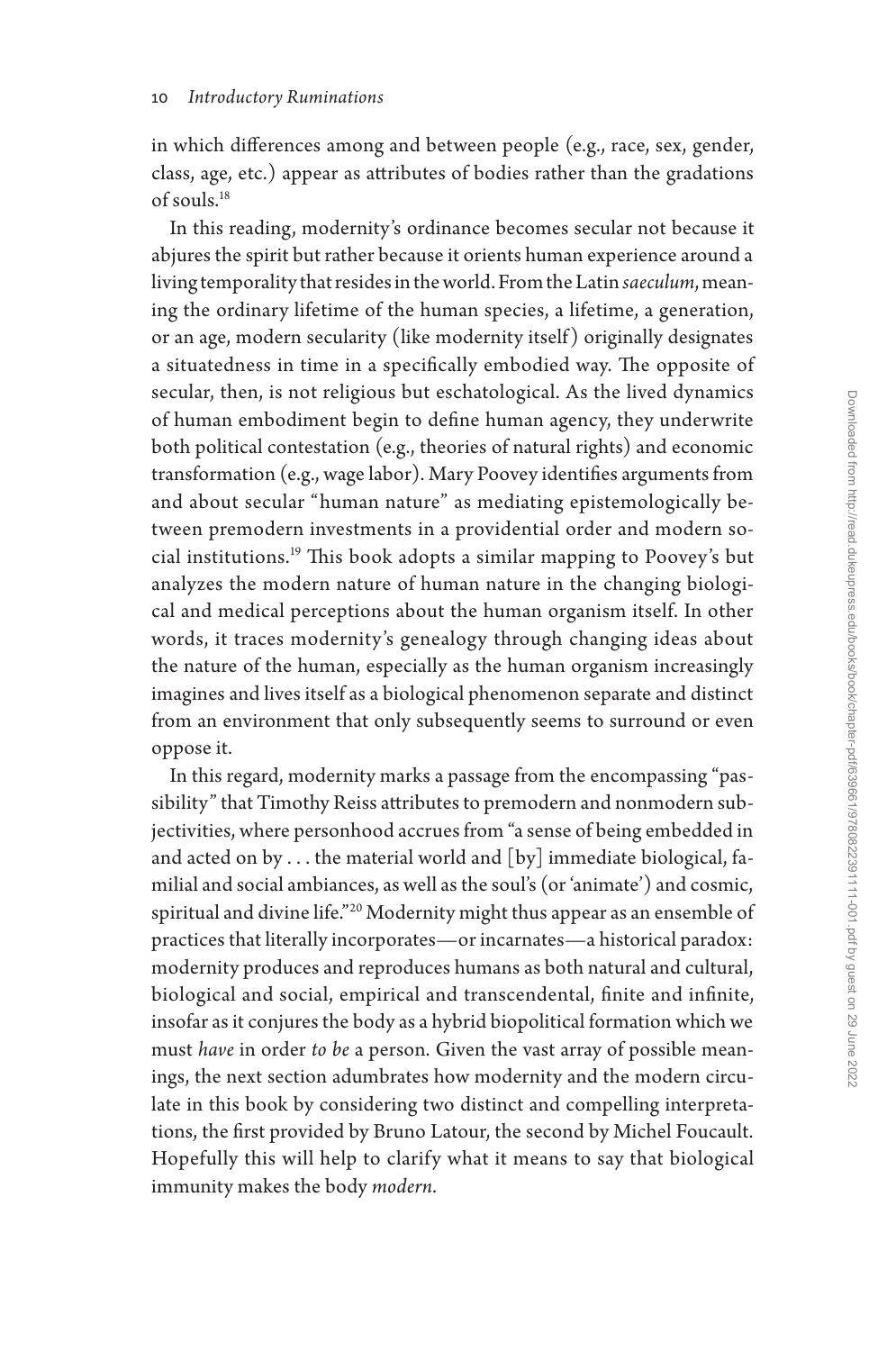#### A Short History of Biopolitics

In a concise and polemical text provocatively titled *We Have Never Been Modern*, Bruno Latour offers a surprising and compelling analysis of the putatively modern. He does so by disclosing a set of epistemological assumptions that underwrite the modern's material successes even as they contradict its ostensible premises. Extrapolating from Steven Shapin and Simon Schaffer's exploration of how modernity's advent in England transforms science and politics into overlapping and co-constituting domains,<sup>21</sup> Latour initially posits what he calls the "Modern Constitution" as supposing two distinct and yet inextricable beliefs: "It is not men who make Nature; Nature has always existed and has always been there; we are only discovering its secrets" and "Human beings, and only human beings, are the ones who construct society and freely determine their own destiny."22 Disarticulating nature from humans, and humans from nature, frees political and scientific thinking from the impacted dynamics that feudal and early modern relations between nature and man suppose (as well as those of premodern cultures more generally).<sup>23</sup> Each now becomes available for critical reflection and rearticulation. Yet, as Latour demonstrates, these conditions remain insufficient in and of themselves, since they actually contradict each other, and so "the moderns" offer additional constraints: "But these two guarantees are contradictory, not only mutually but internally, since each plays simultaneously on transcendence and immanence. . . . Are they lying? Deceiving themselves? No, for they add a third constitutional guarantee: there shall exist a complete separation between the natural world (constructed, nevertheless, by man) and the social world (sustained, nevertheless, by things)."24 This condition, constituting what Latour calls "purification," informs the modern by disaggregating the very elements from which modernity creates itself. It binds—and blinds—modernity to its unstable epistemological and ontological foundations by secreting them below the thresholds of visibility and intelligibility.

Taken together, these constitutional "guarantees" enable the moderns to mobilize resources, ideas, objects, and relations in ways heretofore unimaginable, via what Latour calls "networks." These new mobile possibilities not only infect modernity's famous self-conceit that it radically breaks with the past (i.e., that it completely severs its ties both with tradition and with traditional cultures) but also enable modernity to propel itself forward through time. In so doing, it appears to relentlessly reanimate these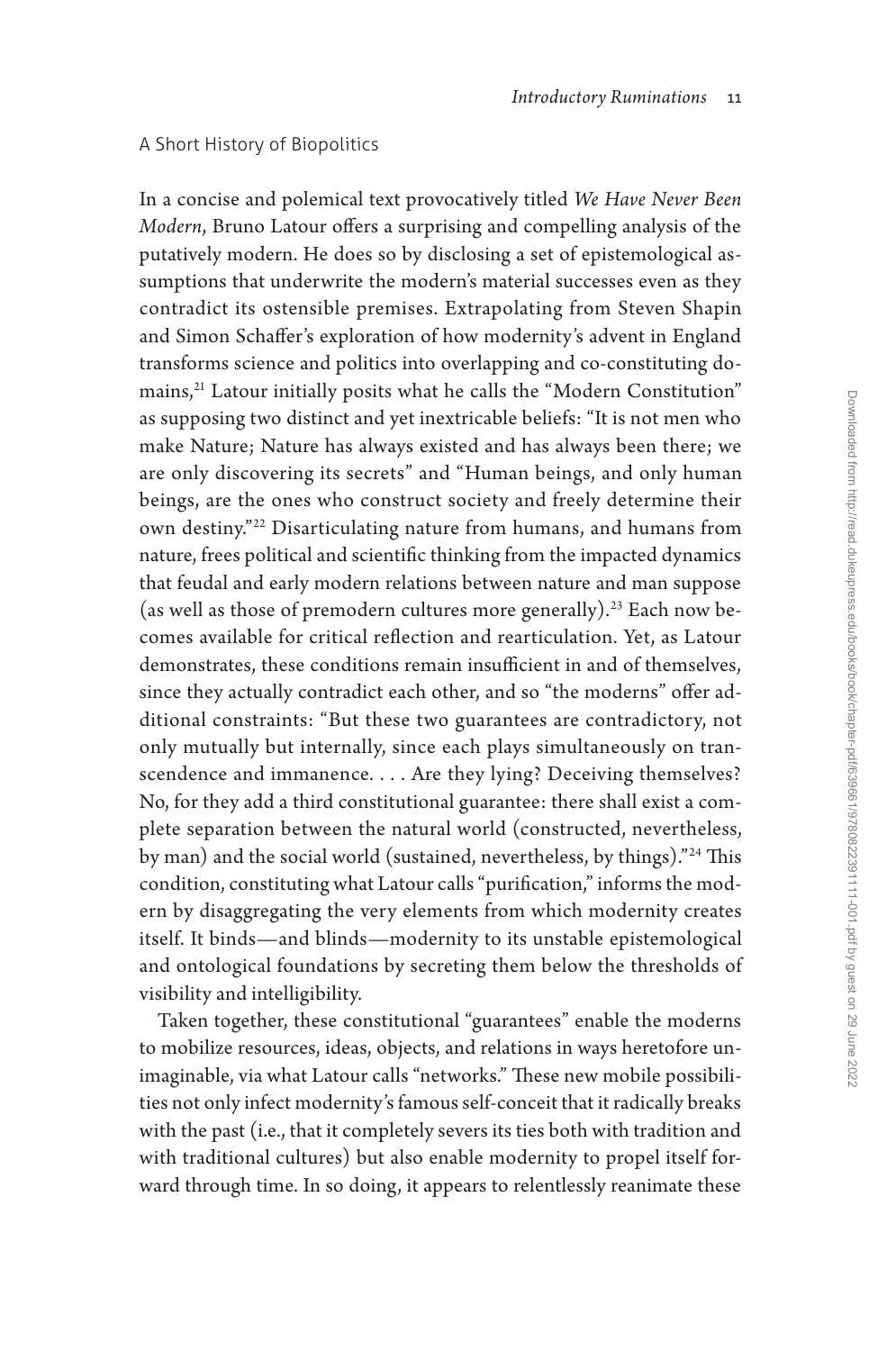very temporal and geopolitical ruptures within its unceasingly "productive" capacities.

[The moderns] are going to be able to make Nature intervene at every point in the fabrication of their societies while they go right on attributing to Nature its radical transcendence; they are going to be able to become the only actors in their political destiny, while they go right on making their society hold together by mobilizing nature. On the one hand, the transcendence of nature will not prevent its social immanence; on the other, the immanence of the social will not prevent the Leviathan from remaining transcendent. We must admit that this is a rather neat construction that makes it possible to do everything without being limited by anything. It is not surprising then that this Constitution should have made it possible, as people used to say, to "liberate productive forces." (32)

By productively liberating itself from the past, modernity liberates the present *for* the future. Yet the neatness of this temporal bifurcation rests on the messiness of the conceptual matter that underwrites this progressive narrative. If nature transcends and intervenes, society self-creates and naturalizes. Causality appears everywhere and nowhere at once. The fungible categories which underwrite the Modern Constitution and make it so productive concomitantly give rise to a plethora of justifications, many of which manifestly contradict each other. For such justifications to appear noncontradictory, or "rational," and therefore politically and philosophically valid, some form of mediation must materially buttress the foundational divisions supporting the modern (nature-society, transcendent-immanent, subject-object, nonhuman-human, secularreligious, traditional-modern, etc).

The Modern Constitution achieves this support, according to Latour, by outsourcing such contradictions to what he calls "hybrids." Hybrids form material networks that bind up "nonhuman nature" and "human culture" while disappearing below, beneath, or beyond modernity's epistemological and ontological threshold, almost as if they exist in and as the world itself. Explaining how this immanent hybridity ubiquitously prevails and yet remains largely undetected, Latour offers another modern guarantee, the guarantee of guarantees: "There shall exist a total separation between the work of hybrids and the work of purification" (31). In other words, hybrids "work" precisely insofar as their work remains immune from the radical, or indeed ontological, bifurcation that modernity presumes. To return to our main example, by borrowing on its explicitly juridicopolitical legacy and then claiming to describe nature itself, biological im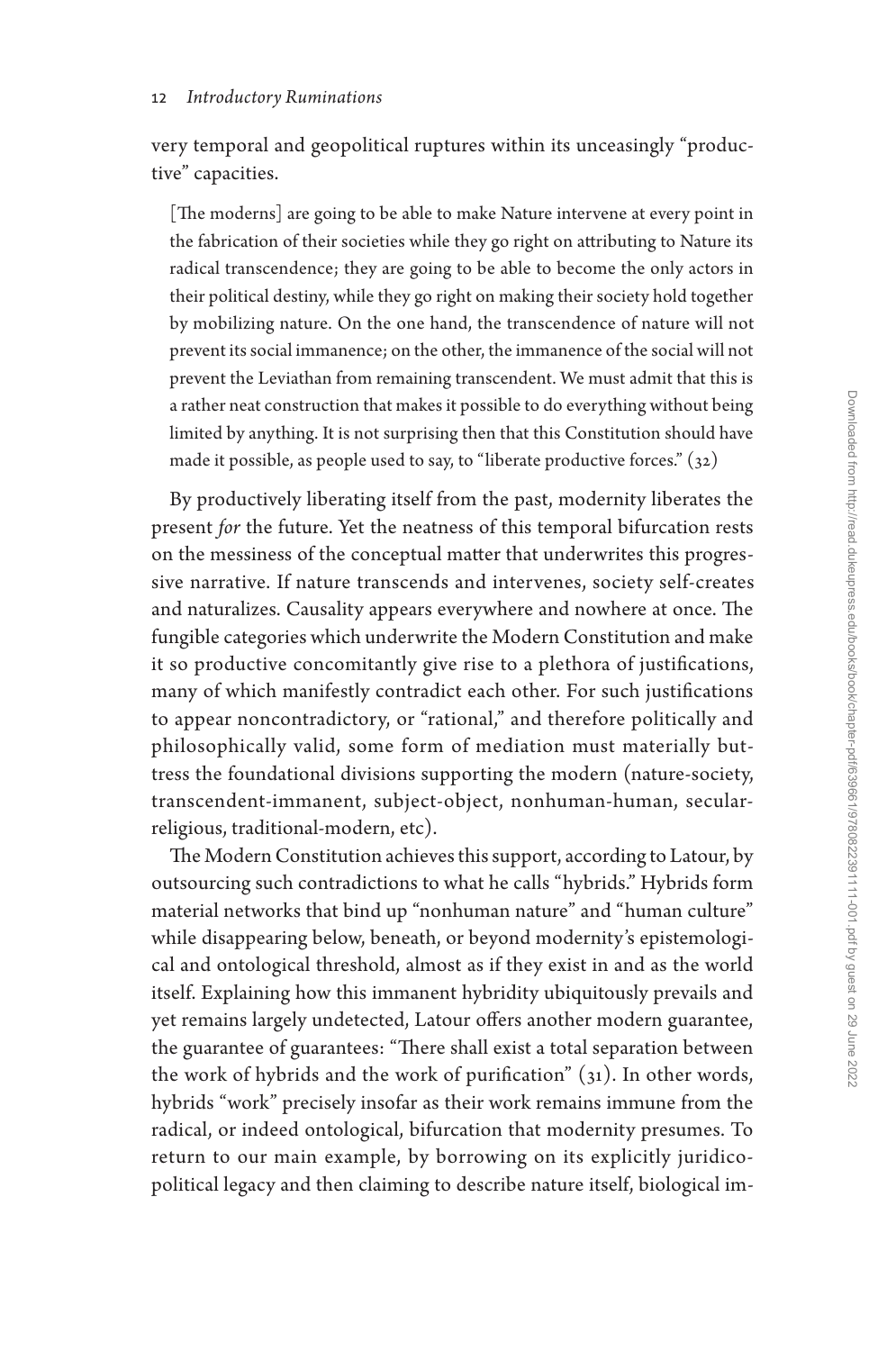munity succinctly illustrates how hybrids conjoin society and nature while occluding the fact that they do so (also explaining why immunity performs such important work for modern medicine, or even why it makes medicine thoroughly modern). By playing the opposition between nature and politics against the excluded middle, modern ways of explaining the world propose distinctions that biopolitical hybrids (such as biological immunity) should obviously undermine, since their manifest social nature should confound the society-nature divide. However, because hybrids appear constitutionally innocent of any such intention, and because they must be constitutionally exempt from consideration for the Modern Constitution to remain effective, they perform their imaginary work unremarked and unchallenged. In so doing, these hybrids secret(e) their values in everyday forms, shaping how we imaginatively and materially make sense of our lives, without revealing either the stakes involved or the possibility that other options might exist.

Hybrids underwrite our conceptual mapping of the world while themselves remaining "invisible, unthinkable, unrepresentable" (34). In so doing, they make the (contradictory) logic of such mappings almost impossible to discern. We think we are doing one thing while we are also doing otherwise at the same time. This double-thinking permits modernity to breech the limits that it declares inviolate: "The critical power of the moderns lies in this double language: they can mobilize Nature at the heart of social relationships, even as they leave Nature infinitely remote from human beings; they are free to make and unmake their society, even as they render its laws ineluctable, necessary and absolute"  $(37)$ . Hybrids underwrite the modern double bind even as they belie it. Materializing concrete instances of nondifferentiation, their nonappearance or nonintelligibility enables modernity to exist as such. Or to put it slightly differently, highlighting their appearance and their intelligibility makes us realize that "we have never been modern"—or, at least, realize that modernity is not all that it is cracked up to be, or perhaps, simply, that modernity is always already cracked: "Here on the left, are the things themselves; there, on the right, is there free society of speaking, thinking subjects values and signs. Everything happens in the middle, everything passes between the two, everything happens by way of mediation, translation and networks, but this space does not exist, it has no place. It is the unthinkable, the unconscious of the moderns" (37).

Littered with hybrids, the modern unconscious reveals the traces of the contending forces which inform the social nature that we are. Yet because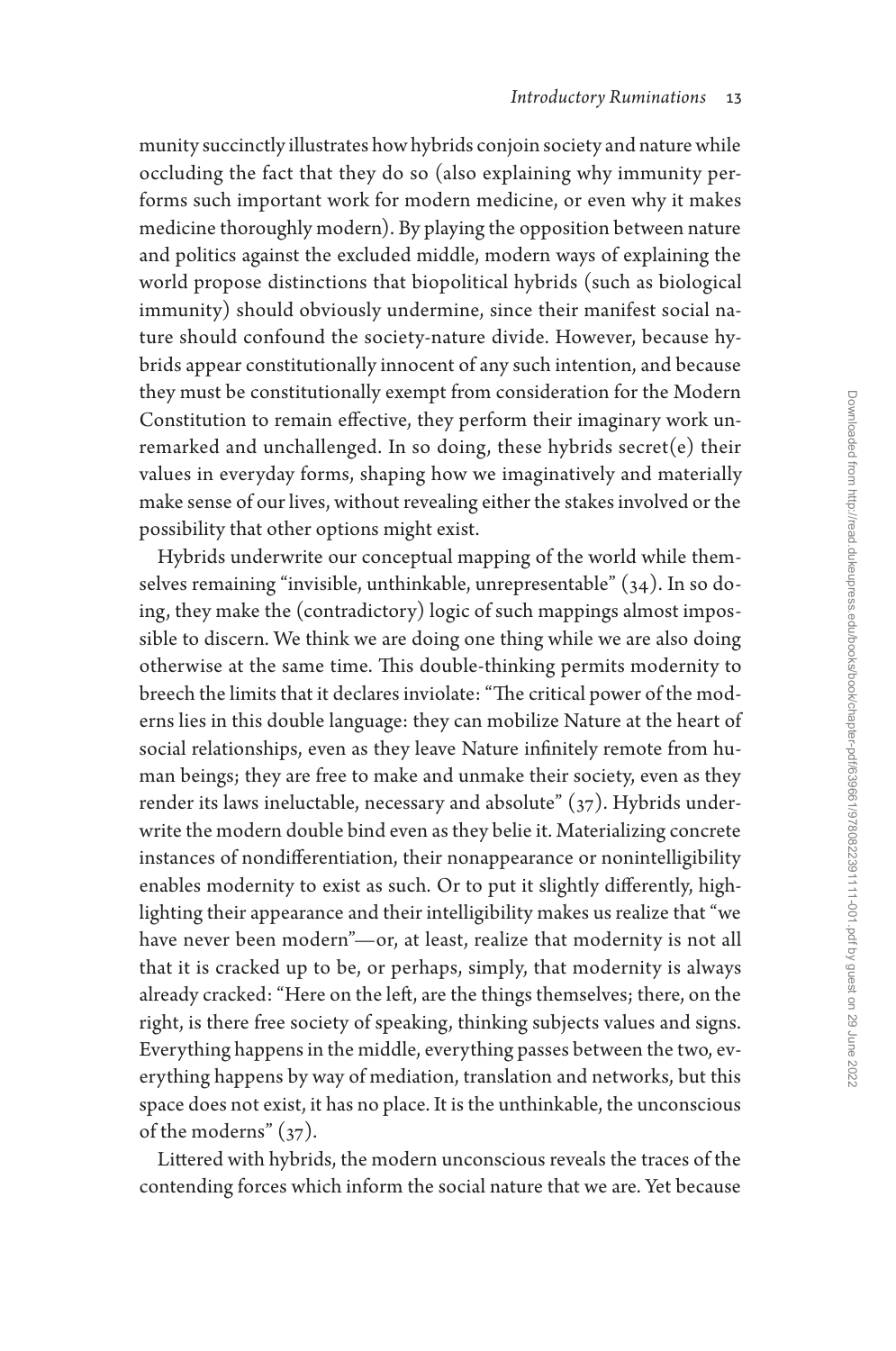they lurk beneath the level of our conscious reflection—at least insofar as we "are modern"—these hybrids also conceal these very forces from us. This book interrogates one such hybrid, "immunity-as-defense," to meditate on the thoroughly political dimensions of the putatively biological substrate that we call "the body" (itself another hybrid, if not a hybrid of hybrids, as we will see in chapters 2 and 3). Biological immunity and the body mirror each other, each reflecting the other as both natural ground and raison d'être. Immunity takes on the responsibility for maintaining the integrity of the body, while the body's putative singularity creates a constitutive vulnerability against which immunity must relentlessly defend it. Silently invoking its juridico-political legacy to supplement this natural insufficiency (while conversely naturalizing its unappreciated juridico-political valence), immunity throws itself into the breach between nature and society as a good hybrid should.

The longer I work on this project, the less I understand why it seems obvious to us to use a complex legal and political concept to describe how we coexist as organisms. Taken at face value, immunity has little to recommend it as an organismic possibility; indeed, once called to our attention, it seems hard not to notice that the trope only works as catachresis.<sup>25</sup> But what troubles me more than this patently improper character is the fact that despite how transparently immunity functions as a biopolitical hybrid and how obviously its "political nature" hides in plain sight, no one gives this hybrid strangeness the slightest regard. Every day immunity is invoked countless times as an unproblematic facet of reality, that is, as "fact": labs are run on this fact, inoculations and antibiotics are prescribed according to this fact, pharmaceutical corporations invest in this fact, governments plan and implement policies predicated on this fact, NGOs and international and supranational organizations organize and distribute resources based on this fact. Immunity's utility is indisputable. Yet as a consummate hybrid, it contradicts itself on many levels and then enfolds its contradictions within itself.

*A Body Worth Defending* considers immunity as an apotheosis of both modern medicine and the modern body because immunity defensively renders the organism distinct from the vital contexts in which it necessarily exists, locating both nature and culture inside it. This diremption hollows out the lifeworld, defining the organism as a defensible interior which needs to protect itself ceaselessly from a hostile exterior. In so doing, immunity-as-defense naturalizes premises avowed by an earlier political modernization, one that anoints the individual—along with its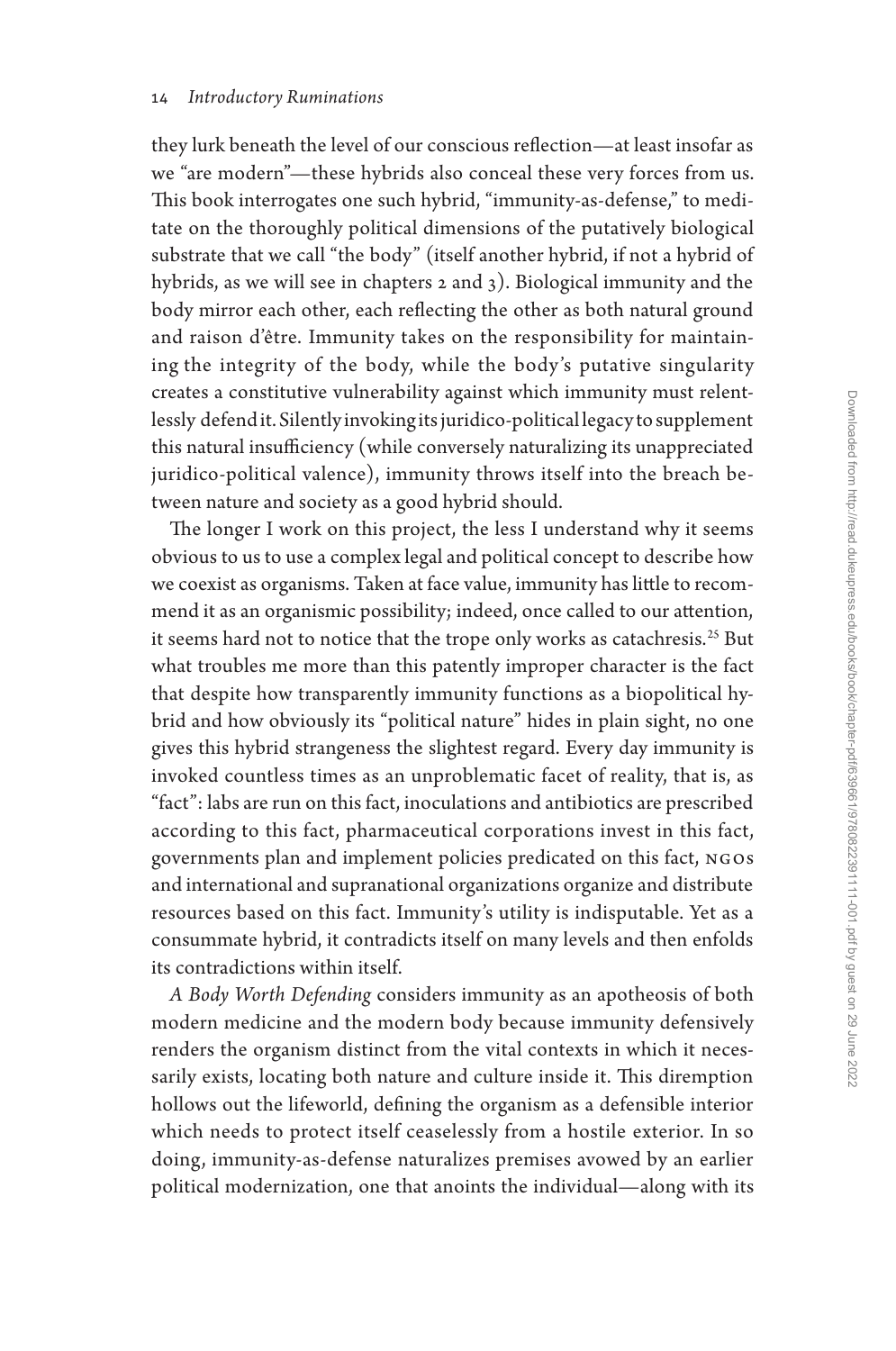now essential metonym, the body—as *the* natural social atom. If these entangled hybrids form the basis for modern political theory and modern biomedicine respectively, they do so as instances of what Foucault famously named "biopolitics." Indeed, rubbing Latour up against Foucault (and thereby offering what I hope could provide a useful if not pleasurable frisson for both), we might say biopolitics names a "hybrid domain," or a domain of hybridization. It makes visible and intelligible relations of force which, on the one hand, seek to distinguish biology and politics epistemologically and ontologically and, on the other, endeavor to mobilize "life" as a vital resource for, and target of, power.

Biopolitics (along with its fraternal twin, "biopower") has proved one of the most infectious as well as most elliptical elements of Foucault's conceptual legacy.26 Despite their renowned elusiveness, biopolitics and biopower have engaged and continue to engage the interests of many contemporary thinkers, who recognize that the concepts evoke something which seems distinctly characteristic about the modern world (at least in its Euro-American incarnations).<sup>27</sup> Alluding to a pervasive engagement with, or entanglement in, "life itself," biopolitics bespeaks a palpable sense that power has operated for the last two hundred or so years in part by creating, manipulating, managing, promoting, enhancing, and investing in a "zone of indistinction" (to appropriate Agamben's idiom) between nature and culture which we all too unproblematically call "the body." If both the life of the body and the quantum of life realized within bodily aggregations known as "populations" emerge as political concerns in Europe during the late seventeenth century and the eighteenth, we might say that they do so as hybrids which entrain the nature that humans incorporate within the politics that we enact. In other words, following Foucault, biopolitics seems to gesture toward an unremarked elision between nature and culture both in what we name as "human" and in ensembles of living human beings. Moreover, biopolitics reveals this hybrid formation as a highly potent domain, or as a domain whose potency derives from the biopolitical indistinction it motivates. Within the ambit of the modern, then, "the life" of human beings and of human collectivities emerges more and more as a paramount subject-object of political concern.

Foucault situates this emergence within a historical shift occurring from roughly the middle of the seventeenth century onward—in other words, within the ambit of modernity construed as a historical horizon. Though he does not precisely characterize it this way, Foucault's biopolitical thinking emplots "the body" as a life-form that takes place within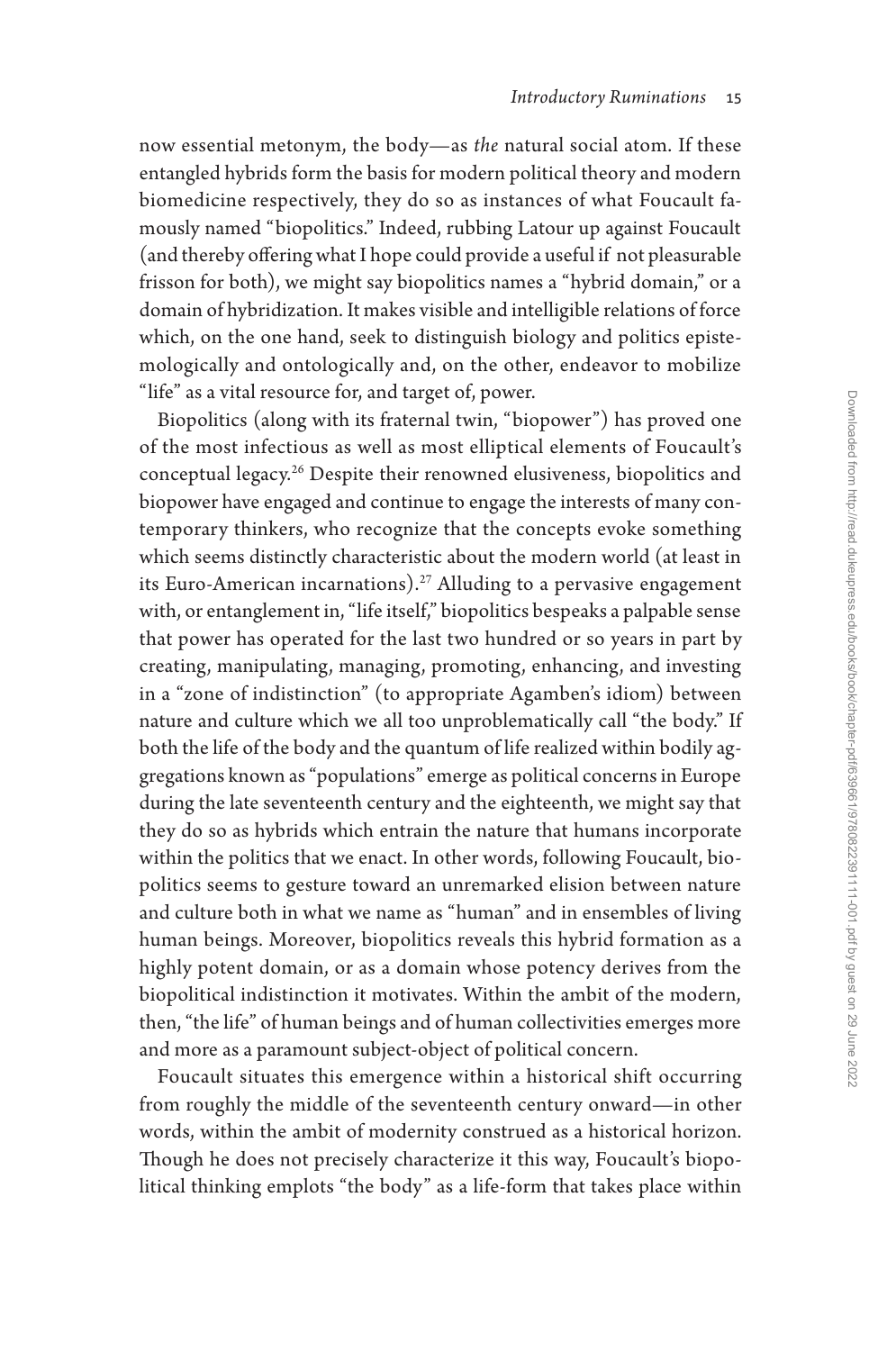the historical transformations that modernize us (if we ever become so). This problematic clearly appears in the lectures he gives at the Collège de France in 1976–77, titled *Society Must Be Defended*, where he considers the problem of political sovereignty in part by situating Hobbes's political philosophy in the context of the English Civil War and its Cromwellian aftermath (1649–60). The next year's lectures, *Securité, territoire, population* (1977–78), expand this historical project, situating biopolitics in the aftermath of the Thirty Years' War as a "governmental" supplement to sovereignty per se. If (as we will consider in chapters 1 and 2) internecine violence and bloodshed in England leads modern political thinkers like Hobbes and Locke to invest in sovereignty and the rule of law as a means of civil pacification, Continental thinkers and rulers at the same time rely more and more on extralegal strategies to keep the peace both within and between nations. To apprehend this difference, we should recall that unlike the domestic and fraternal unrest which seized England, across the Channel, on the Continent, the most fearful violence ensues from conflicts that are not just civil but also regional, not just internecine but also international.

Preceding and overlapping the English Civil War, the Thirty Years' War (1618–48) brings unrelenting death and devastation to many parts of Europe. This enduring period of military, political, and religious conflict not only results in widespread human mortality and morbidity but also visits ecological destruction, agricultural ruin, and economic collapse upon vast swaths of the region. While the war's lengthy and convoluted dynamics cannot be summarized succinctly here, the complex alliances and enmities that underlie these three decades of violent discord can roughly be parsed into the opposition between the Habsburg dynasty, which ruled the Holy Roman Empire (now much of Germany, Austria, Switzerland, the Czech Republic, Slovakia, Hungary, and northern and central Italy), as well as Spain, against the combined opposition of the rulers of France, Sweden, Denmark, and Holland. Furthermore, this international backdrop also provides the setting for more internal struggles within and between the many Germanic principalities, bishoprics, electorates, dukedoms, cities, and estates which variously and alternately ally themselves with the larger powers. Overlaying, or underlying (depending on your interpretation), these military maneuvers are religious divergences between Calvinism, Lutheranism, and Catholicism which orchestrate the byzantine play of forces and counterforces that characterize this extended and extensive era of bellicosity. Needless to say, given the widespread involvement and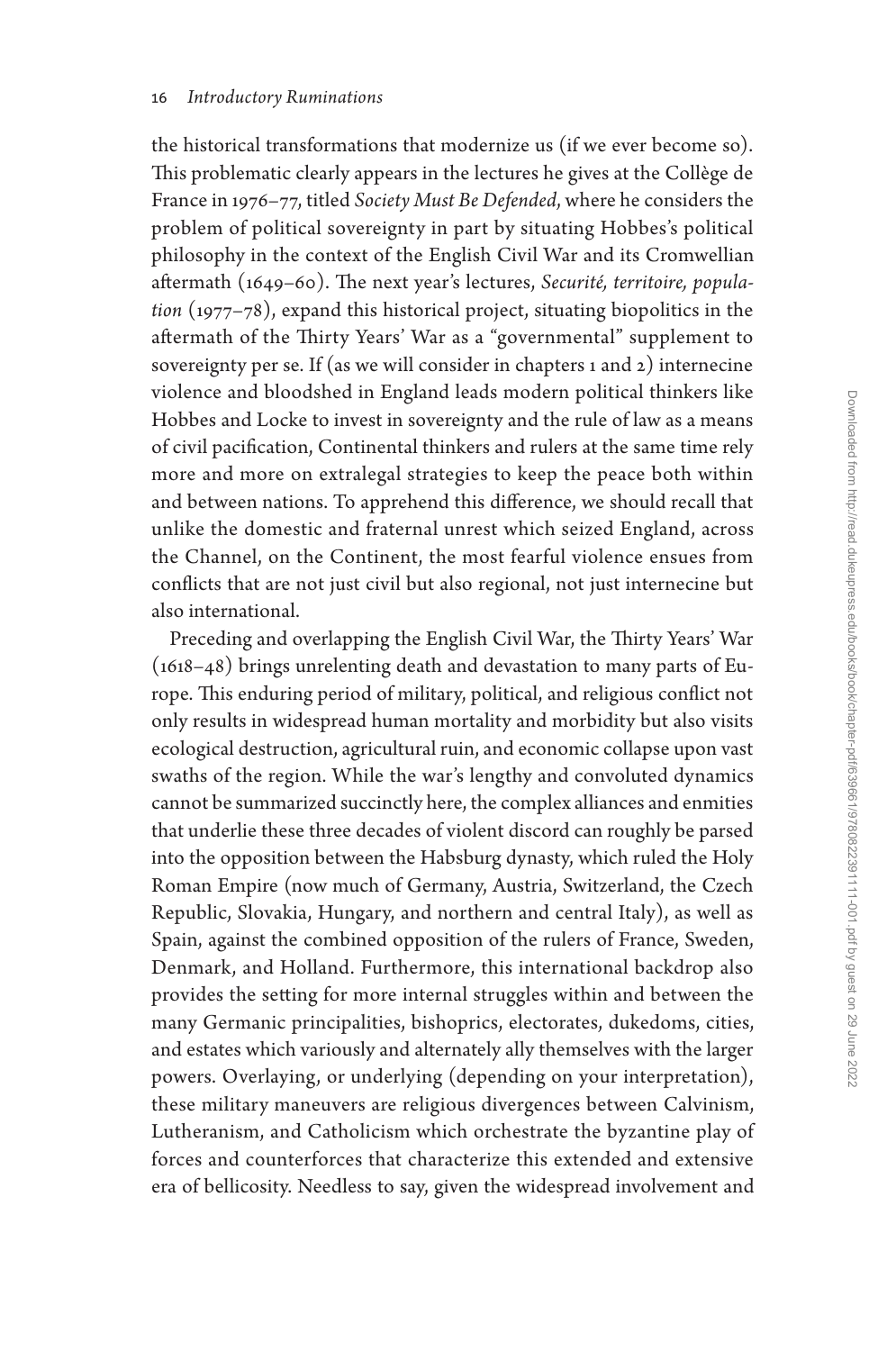deeply felt justifications, the conclusion of these animosities, culminating in 1648 with the Peace of Westphalia, radically recasts the future of European states. Yet, even more importantly for our purposes, the Thirty Years' War also leaves in its wake a radically new mode of valuing human life. For in contrast to the English situation, where (as we will find in chapter 2) the political worth of human bodies bespeaks a *legal and economic valuation* predicated on the individual's abstraction from the lifeworld and its generalized vulnerability to death, the conclusion of these widespread and deadly hostilities on the Continent sees the value of the living human body *politically affirmed* as a vital defense against an imminent potential for generalized war in Europe. In the aftermath of the Thirty Years' War, living itself becomes politically invested as a vital state of war preparedness.

The biopolitics that crystallizes during the eighteenth and nineteenth centuries (and ultimately congeals within immunity-as-defense) is catalyzed by the Thirty Years' War and the Peace of Westphalia. In particular, Foucault intimates that resolving the violent conflicts among the warring European states gives rise to an extralegal political order which, in contradistinction to the English case, does not invoke natural law or natural rights to pacify the region. This new order creates modern Europe, establishing a "geographic region of multiple States, without unity and with unevenness between the small and the large, having a relation of utilization, colonization and domination to the rest of the world. . . . Voila, that's what Europe is."28 Within this uneven geographic domain, organized violence and death are used and deployed as political resources both within and between states. According to the new equilibrating calculus of Europe, wars which had previously been thought—and fought—as rivalries among princes and been justified through competing claims to jurisdiction (war as litigation by other means) now come to function as a means of ensuring peace: "The first instrument of this precarious, fragile and provisional universal peace, which took the appearance of a balance and an equilibrium among a plurality of States . . . is war. That is to say, henceforth, one is going to be able to wage war, or better, one must wage war precisely in order to maintain this equilibrium."29

Enlisting war as the primary resource for a general economy of peace implies two corollaries: the need for permanent diplomatic missions (and spies) serving to gauge and regulate the use of war, which Foucault describes as "a permanent apparatus [*dispositif*] of relations between States, an apparatus of relations which are neither an imperial unity nor an ecclesiastical universality. . . . a veritable society of nations" (310); and the need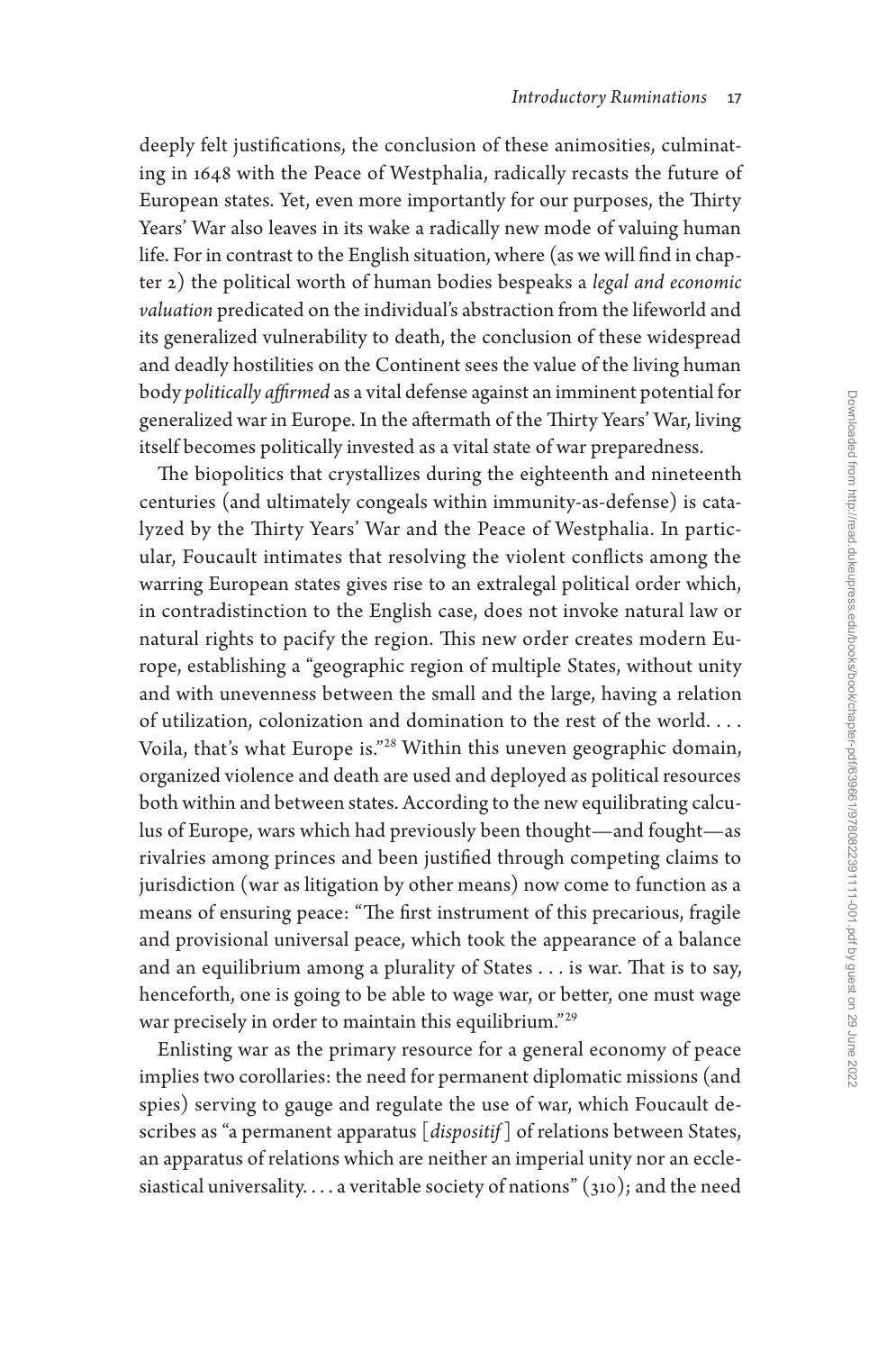for a permanent military apparatus comprising professional military personnel, a structured and permanent army, a military infrastructure (fortresses, equipment, roads, communications, etc.), and specific military knowledges (tactics, strategies, intelligence, etc.). After the devastating era of the Thirty Years' War and the ambitious peace it provokes, Foucault suggests that war enters modern politics as both a deadly and a vital instrument: "War is no longer another face of the activities of humans. War is going to be, from this moment on, the implementation of a certain number of means that politics has defined and of which the military is one of its fundamental and constitutive dimensions" (313). Two hundred years later, considering humans as living organisms, immunity-as-defense finally brings this war home.

Amid Europe's paradoxical domain of permanently bellicose peacefulness, biopolitics emerges as a resource both for war and for its prevention. To avert excessive violent death, biopolitics augments the forces of life; in the name of a pacific life, it invokes the belligerent specters of war. This Janus-faced regime incorporates within itself the very violence against which it contends, establishing war as the political ground for affirming the lives on which, and in whose name, it acts. In the final part of *La volonté de savoir*, titled "Right of Death and Power over Life," Foucault maps this new domain across two axes: the "disciplines: an anatamo-politics of the human body" and "regulatory controls: a bio-politics of the population."<sup>30</sup> The first of these he explicates at length in *Discipline and Punish*, where not coincidentally the tactical organization of military forces provides one of the paramount examples of how disciplines inform "docile bodies." Remarking on the efficacy of the Prussian army's new training regimes under Frederick I (who invests heavily in militarily "balancing" European relations), Foucault comments:

Through this technique of subjection [*assujettissement*] a new object was being formed; slowly, it superseded the mechanical body—the body composed of solids and assigned movements, the image of which had for so long haunted those who dreamt of disciplinary perfection. This new object is the natural body, the bearer of forces and the locus of a life [*siège d'une durée*]; it is the body capable of specified operations, which have their order, their stages, their internal conditions, their constituting elements. The body, in becoming the target for new mechanisms of power, offers itself up to new forms of knowledge. Body of exercise, rather than of speculative physics; body manipulated by authority, rather than imbued with animal spirits; body of useful training [*dressage*] and not of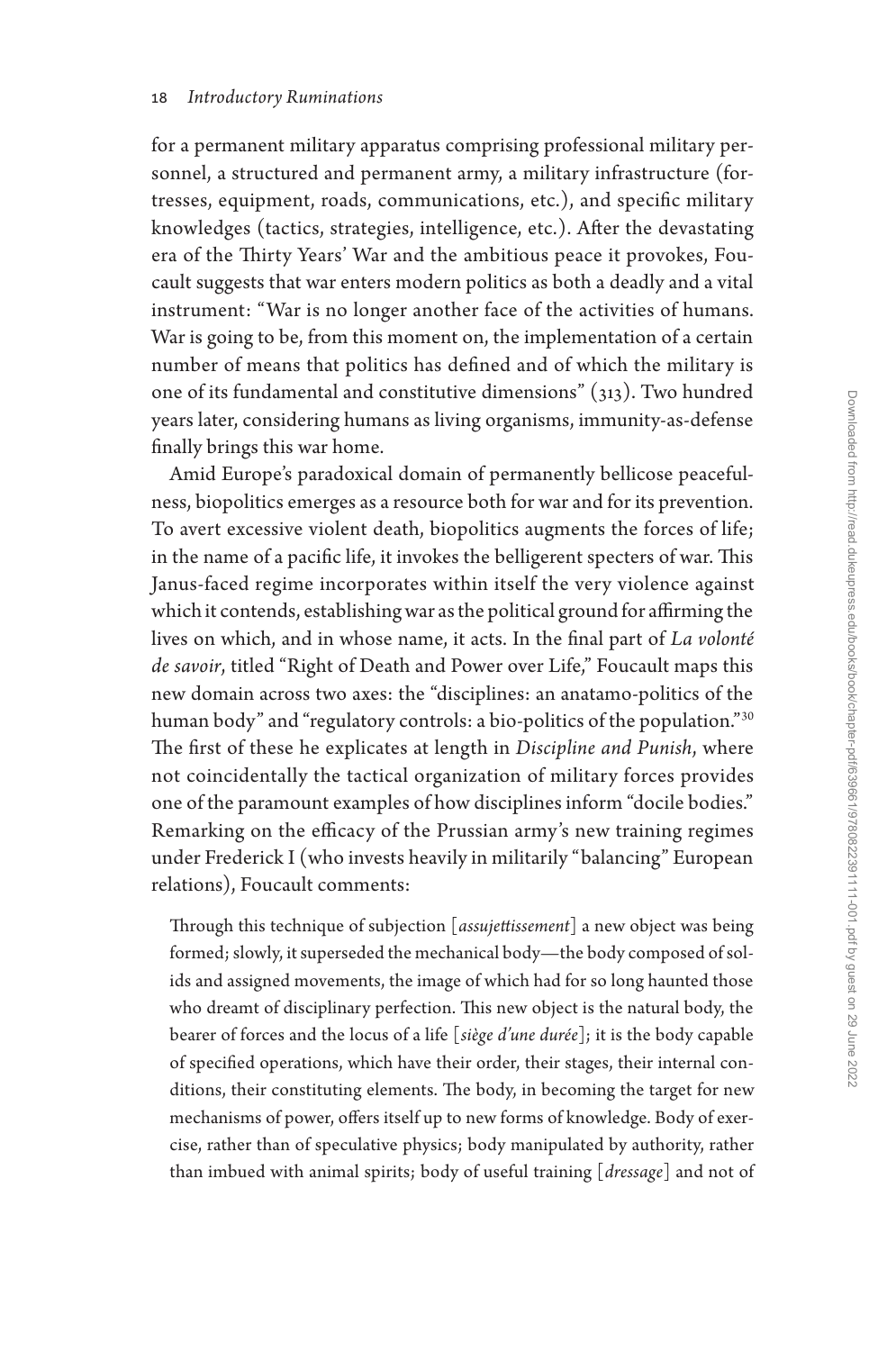rational mechanics, but in which, by which even, a number of natural requirements and functional constraints will reveal themselves.<sup>31</sup>

Formed through a "technique of subjectification" and target for "new mechanisms of power," the "natural body" clearly does not manifest "nature" in an unmediated or ontological sense. Rather, constituted by and for strategic exigencies, the natural body serves as the political locus within which *vital forces endure*. Indeed, as Foucault notes elsewhere, given the massive new investments in permanent armies which require extensive training of troops to carry out military operations (e.g., efficiently using equipment, moving in synchronous patterns, obeying chains of command, etc.), the endurance of the life force trained in this manner becomes an object of great political and economic interest.32 The political and military concern with and for the natural body, then, imbues this body with its nature. Or, retracing Foucault's precise thinking, "natural requirements and functional constraints will reveal themselves" in, or even through, the natural body by way of the "new forms of knowledge" to which it, as the "target for new mechanisms of power," must "offer itself up." In light of this contrapuntal formulation, we discern in Foucault's natural body one of Latour's network of social-natural hybrids that shore up the Modern Constitution, since its nature is thoroughly political.

The military investment in the natural body bespeaks the potent effects that the new political economies of war manifest for the living human being. In modern Europe, war provides a forceful terrain where the value of human life is realized—both individually and collectively. If Hobbes characterizes the "state of nature" as one of "Warre of every one against every one," Foucault suggests that on the modern political battlefield, individuals do not so much contend against one another individually as much as they are conscripted within national formations which channel their vital potentials toward strategic ends. In other words, as Julian Reid argues, Foucault suggests that the ends of war transform the living human organism into a resource for national *defense*:

The strategic stakes of the military endeavors of modern states reside not simply in the clash of forces that distinguishes combat but in preparing for conflict, in disciplining the life of bodies that constitute organized military forces. War is fought for political order not among states, or on territorial battlefields where military forces clash, but on the terrain of the human body. It is the order that life assumes within the human body that is at stake, Foucault argues, in the struggles to discipline the human body.33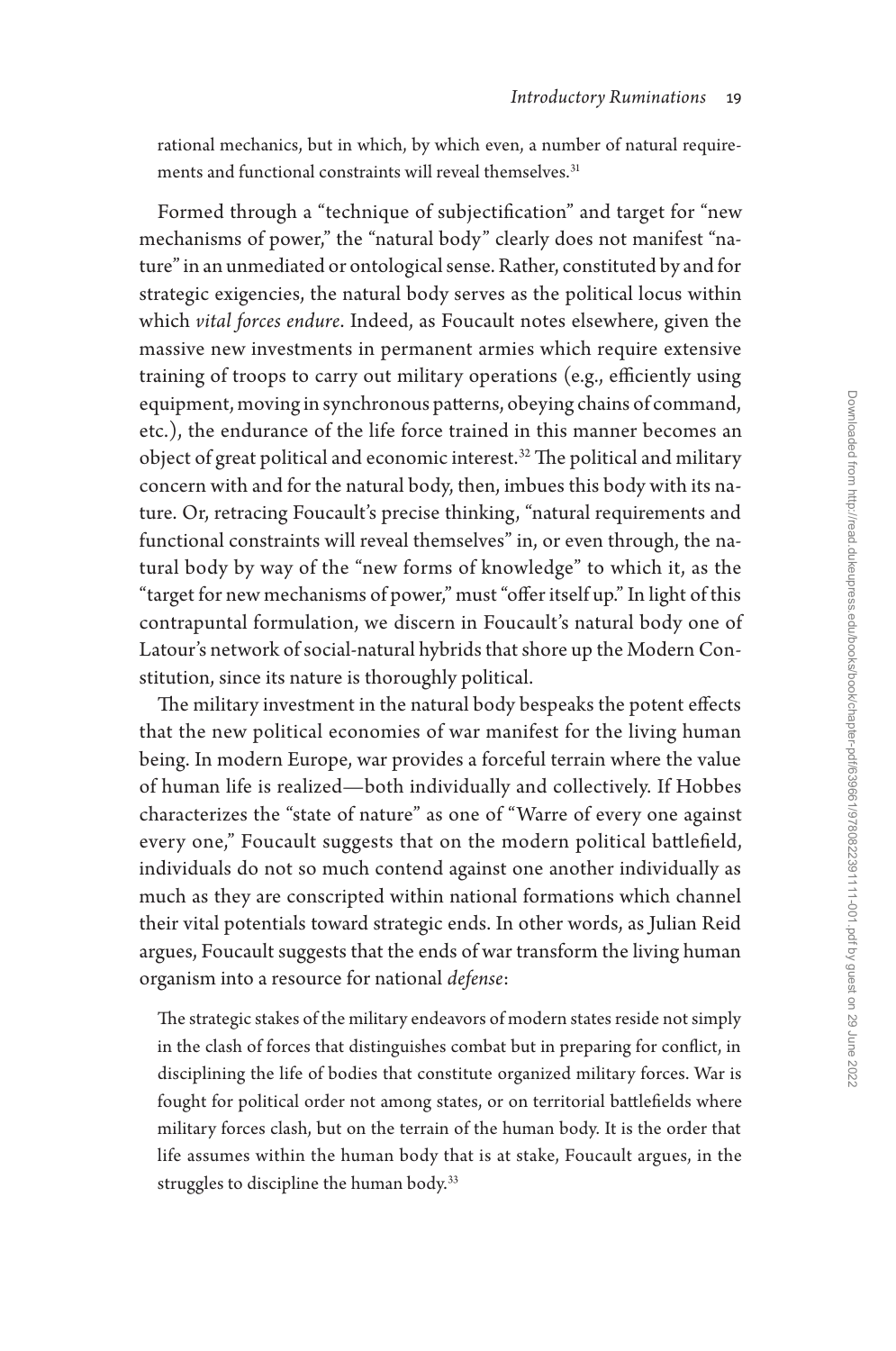Within this disciplinary formulation, we discern the first premonitions of modern biomedicine's avatar, immunity-as-defense. For the disciplines, "life" appears "ordered" within "the body" as a resource for, and a condition of, war preparedness. This is the case not only within the military per se but also within the domains where (as we will discern in chapter 2) disciplinary techniques applied to living bodies seek to augment the vital forces of the nation itself (e.g., the factory, the school, the hospital, etc.). By the end of the nineteenth century, when immunity emerges as a robust medical and scientific concept, it thoroughly naturalizes the military model as the basis for organismic function. As if materializing the disciplinary investment in the natural body, the immunological framework establishes war—at the level of cells and molecules—as the condition of life itself (the topic of chapter 4). Indeed, we might even say that the disciplinary formation of the natural body bespeaks the escalating incorporation of war in the mundane ways that we live.<sup>34</sup> Moreover, this political investment constitutes human life, both individually and collectively, as a valuable asset and increasingly construes living processes themselves as resources for the state in its ongoing struggle to balance its forces against those of the other states with which it coincides (chapters 1, 2, and 3 consider this dynamic for England, Germany, and France respectively).

Appearing after the disciplines, biopolitics emerges in the eighteenth century as a regulatory ensemble that both constitutes and conditions a new aggregate form of life: population. One of a series of modern abstractions that hypostatize the regularities of collective living and discern quasi-natural laws within them (e.g., the economy, society, human nature), $35$  population conceives the individual lives of national subjects as units belonging to a more encompassing vital domain which the state now recognizes as a valuable resource for its own ends. This overinvestment in life at the levels of the natural body (discipline) and of the population (biopolitics) constitutes the new regime that Foucault names "biopower."

The old power over death that symbolized sovereign power is now carefully overlaid [*recouvert*] by the administration of bodies and the calculated management of life. During the classical age, there is a rapid development of diverse disciplines—universities, secondary schools, barracks, workshops; in the field of political practices and economic observations, there also appear the problems of birth, longevity, public health, housing, and migration. Hence there is an explosion of numerous and diverse techniques for achieving the subjectifica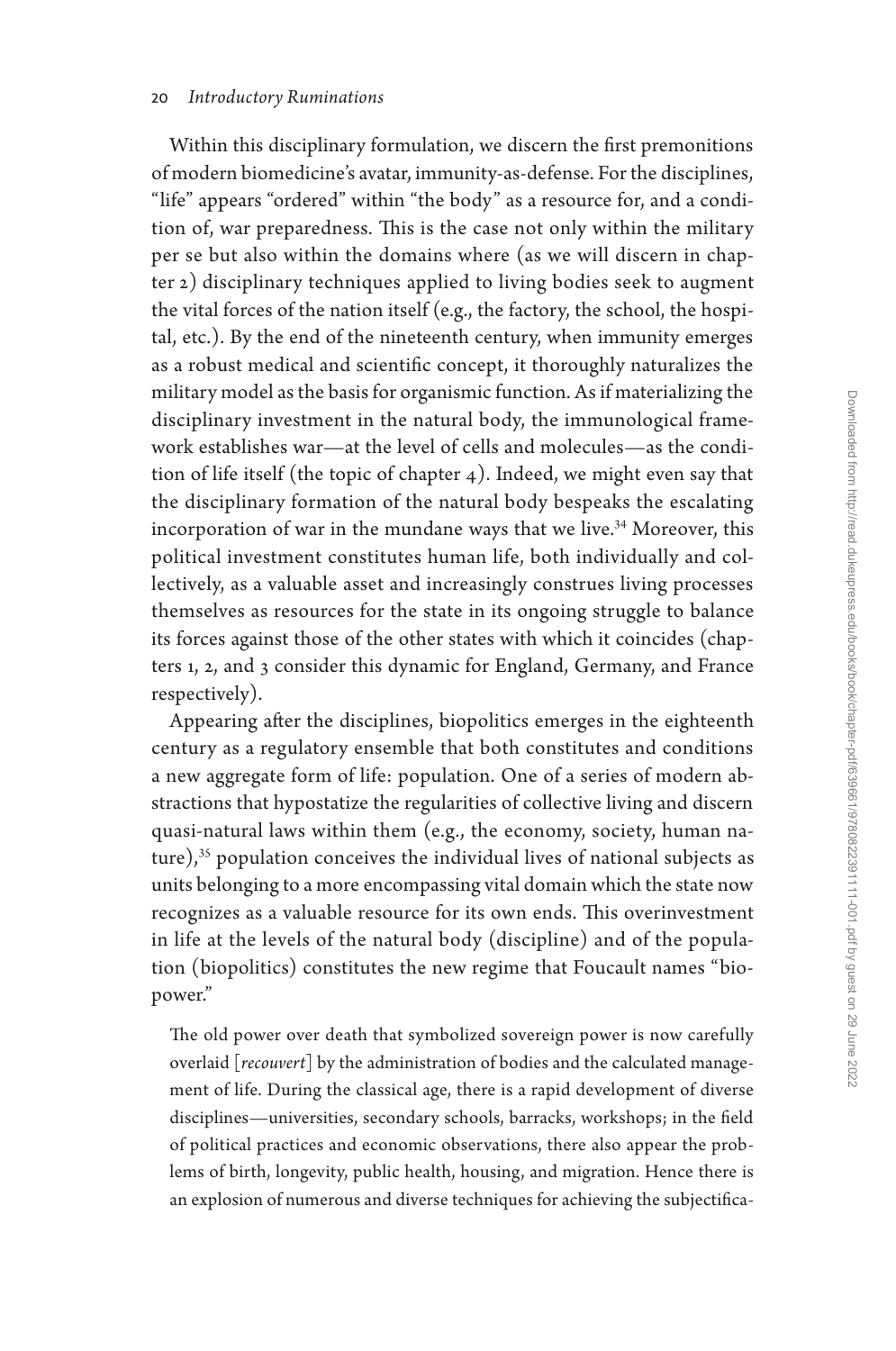tion [*assujettissement*] of bodies and the control of population. Thus, an era of "bio-power" commences.36

The era of biopower might serve as another name for modernity, since, as Foucault puts it, it marks the "threshold of biological modernity."37 Here human life appears *at and as* the intersection of two different but interlocking apparatuses that simultaneously individualize and bind people together: "The setting up, in the course of the classical age, of this great duplex technology [*technologie à double face*]—anatomical and biological, individualizing and specifying, turned toward the performances of bodies and regarding the processes of life—characterizes a power whose highest function henceforth is perhaps no longer to kill but to invest life through and through."38 "Life" augments death as the primary instrument of power because it can be hailed both singularly and collectively, at the level of the organism and the species, as performance and as process, as biology and economics.

Life does not then specify the unmediated immanence of a distinctly and properly natural domain that precedes or exceeds social determination, only subsequently entering human relations by way of "cultivation" or "culture."39 Rather, life specifies an object of administration and subjectification that constitutes the processes of human living as a thoroughly hybrid domain. Targeting the world-transforming potential manifest by living human being (including, of course, its capacity to labor), $40$  biopower *appreciates* life by recognizing in it an exploitable natural resource rather than simply wielding death or diminishment as sovereign power does. Yet it is precisely this appreciation (in both its economic and aesthetic senses) that isolates living potential in the body and in collections of bodies in the first place. Moreover, as Foucault emphasizes, the two principal techniques of biopower converge not just conceptually but materially and effectively on and in these bodies (and bodies of bodies) through their administration and subjectification: "In fact, their articulation will not happen at the level of speculative discourse but in the form of concrete arrangements [*agencements concretes*] which will constitute the great technology of power in the nineteenth century."<sup>41</sup> Biopower encompasses a domain of hybrid networks that knit together biological processes, disciplinary technologies, individualized organisms, biopolitical apparatuses, and populations, among others, and in so doing affirms the value of human life.

Among its many palpable consequences, this life-affirming power recasts the role of the state, changing its raison d'être from that of a saver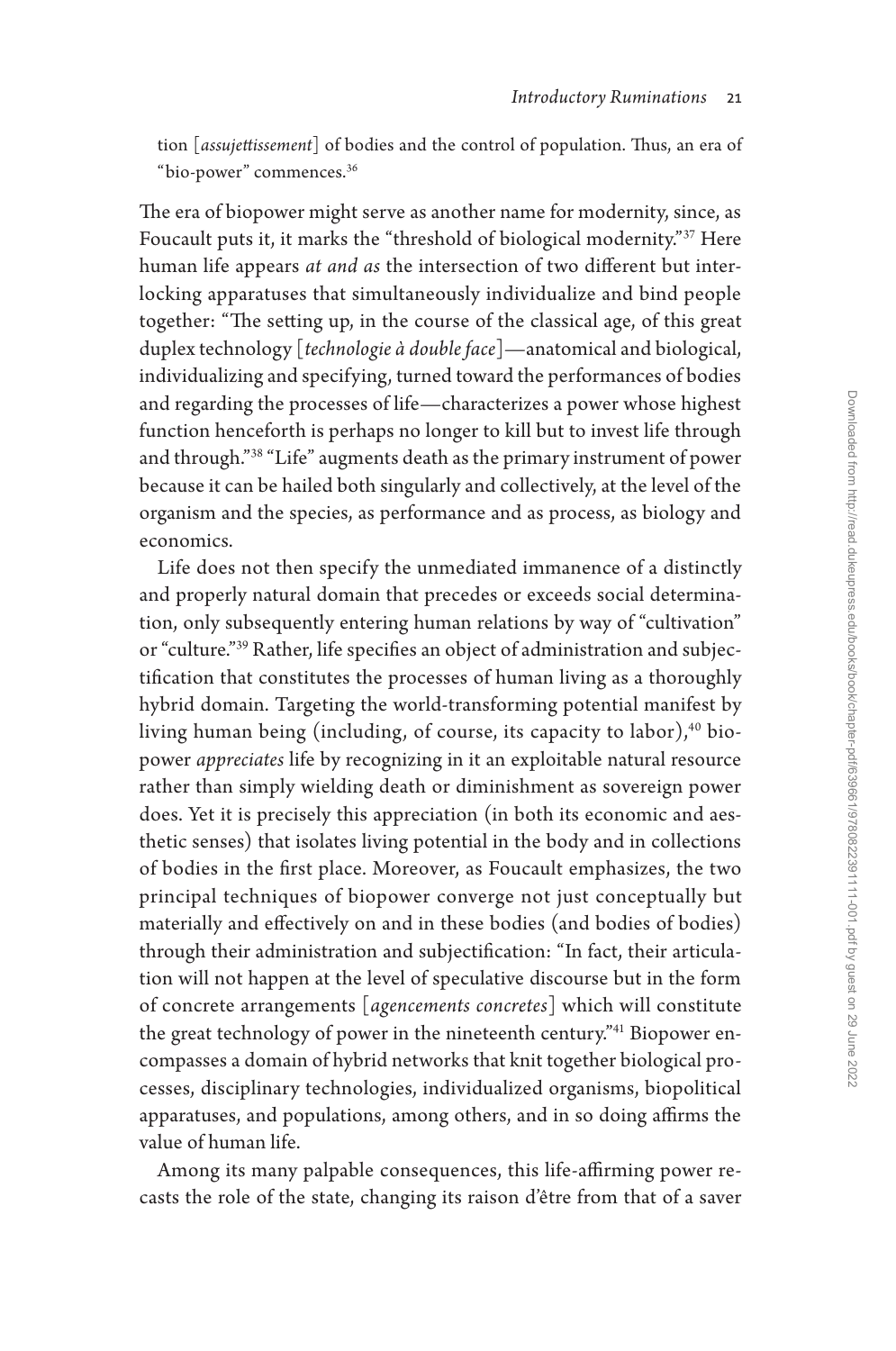of souls to a governor of bodies. If in premodern Europe the rationale that political theology provides for divinely anointed monarchs affirms their salvific responsibility for their subjects' souls—that is to say, their primary concern for their subjects' eternal life, rather than their temporal existence—then the rationale provided by political philosophy for modern sovereignty shifts this locus of concern from the afterlife to this life, if not to "life" itself. As Foucault describes it, this shift from soul to body has, since the eighteenth century, swallowed us whole. Deflecting its concern from soul to body, the modern state's "somatocracy" organizes new forms of governance that envelop the lives of its subjects in their allencompassing embrace.42 Watching over us from cradle to grave, medicine serves as one of the most consummate somatocratic forces and concomitantly garners great power and authority (not to mention income) for its efforts. When it conceives immunity as its physiological doppelgänger in the last decades of the nineteenth century, medicine naturalizes this governmental project by proxy. According to the new bioscientific doxa, the organism's own cells now seem to engage in the very warlike actions that the modern state itself enlists to protect its subjects' lives as its most vital asset. Thus, *A Body Worth Defending* argues, by relegating defense to the organism's interior, modern medicine transforms the body into the apotheosis of the modern.

## Genealogical Rumination, or Foucault in Slow Motion

By now I'm sure you realize that the work of Michel Foucault lives at the heart of this project. From the beginning of his career, Foucault addresses medicine as a knowledge formation that tangibly informs human experience.43 While Foucault's early writings have had a widespread (if not always enthusiastic) reception in the history of medicine, medical sociology, and medical anthropology, thus far his later interests and methodologies have had less impact on studies of biomedicine.<sup>44</sup> Moreover, how reflecting on biomedicine might reciprocally illuminate biopower and biopolitics remains largely unexplored. *A Body Worth Defending* seeks to redress these gaps in our appreciation both of Foucault's own writings and of how they might link modern medicine more closely to biopolitical effects and contexts. In so doing, it foregrounds how one avatar of modern biomedicine, immunity-as-defense, metaphorically crosses from politics to nature and back and forth again, and offers a meditation on what, following Emily Martin, we might call "immunophilosophy."45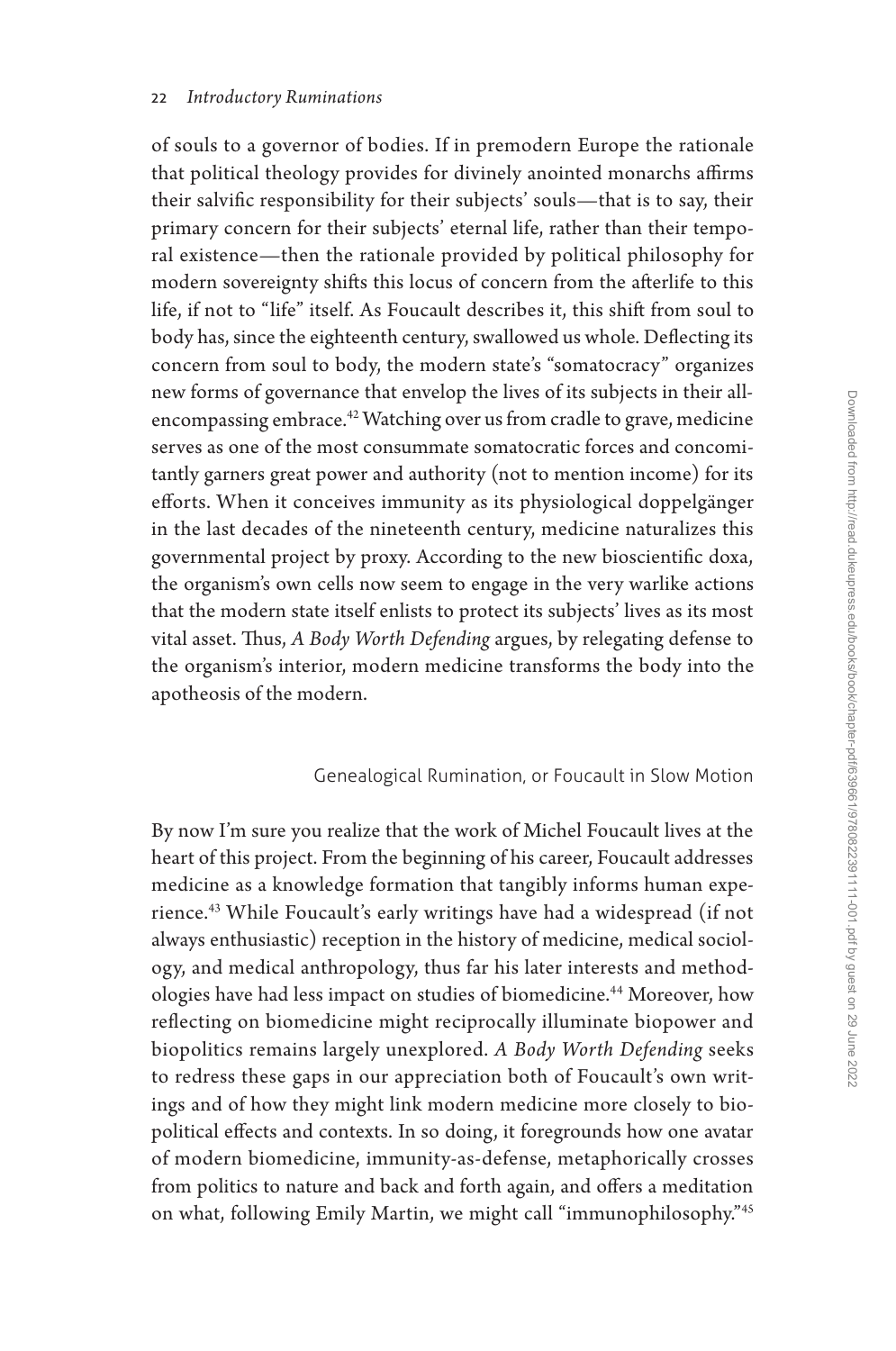Each of the book's four chapters elucidates the knowledge, imagination, ethics, politics, and values that precipitate immunity's modern biological incarnation to illuminate how modern medicine defensively anoints the "modern body" as its most sacred icon. This project is at once historical and philosophical; or, to be more precise, it is genealogical.

Genealogy refers to an interpretative process inaugurated by Friedrich Nietzsche and adapted by Foucault, which Foucault famously described as a "history of the present."46 For Foucault, genealogy considers the past as an immediacy whose immanence in the present derives neither from its inevitability nor from its determinacy.47 Rather, genealogy understands that the presentation of the past, that is, the realization of "pastness" in and as "presentness," emerges from fragmentary and often random convergences whose accreted effects nonetheless confront us as "real." Such genealogical endeavors seek to uncover the chance combinations and conjunctions, intersections and collisions, productive coalescings and violent rendings, that give rise to the ways we realize our lives now. Genealogy's basic premise holds that the world is much more virtual and much more mutable than it presents itself. In genealogy we disclose contingencies secreted within phenomena which propose themselves to us as the essential dimensions of our world. Through this disclosure, genealogy hopes to glimpse instabilities where we often see inevitabilities, to imagine possibilities where we resign ourselves to necessities, and thus to learn to think and live otherwise than we supposed imaginable heretofore.

Disturbing the foundational certainties ascribed to the body, genealogy opens life to history by considering contingencies which the body hides. Though Foucault still retains his own attachment to the body (for this nominal formulation persists despite its problematization), he locates genealogy's concern at and as "the articulation of body and history."48 Genealogy, according to Foucault, decomposes the body's "nature"—and thus any pretense to its "being" (as) an immutable, inevitable, transhistorical, or immanent truth—revealing what, following Latour, we might call the body's "hybridity." Insofar as genealogy discloses the body as hybrid, it enables us to consider how the historical unfoldings that we take (and mistake) as its contours, or even its "defenses," appear self-evident as its *and our* most vital matter. In Foucault's terms, such "eventualization" is "a matter of shaking this false self evidence, of demonstrating its precariousness, of making visible, not its arbitrariness but its complex interconnections with a vast multiplicity of historical processes, many of them of a very recent date."49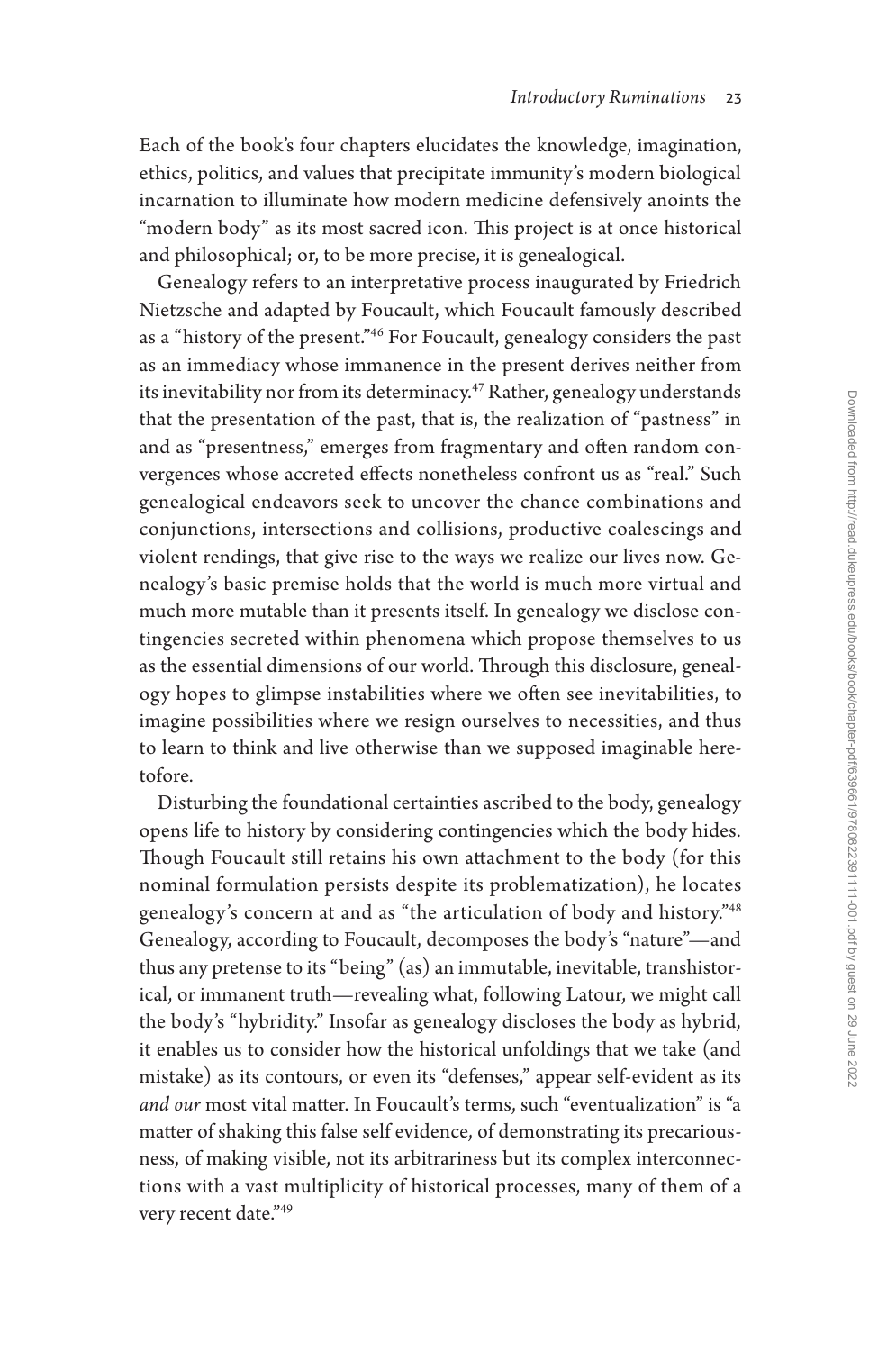Genealogy therefore offers a fruitful framework through which to consider immunity's transubstantiation into a biological function at the end of the nineteenth century. When science adopts the juridico-political metaphor as a robust concept, it radically redefines the truth of the body as both substantially distinct from, and opposed to, the world in which it exists. However, this scientific affirmation necessarily obscures not only the conditions of its own coming-into-being but also occludes all competing frameworks, which it concomitantly disqualifies as un- or prescientific. For this reason, a genealogy of immunity necessarily partakes of Foucault's more general genealogical goal to destabilize and decenter scientific discourse's self-authorizing and self-validating truth claims. As Foucault remarks: "Genealogies are quite specifically antisciences. . . . They are about the insurrection of knowledges. . . . Genealogy has to fight the powereffects characteristic of any discourse that is regarded as scientific."<sup>50</sup>

An antiscientific or genealogical approach to immunity does not, however, seek to contest its truth or effectiveness but seeks to discern how the concept congeals within itself the interests and assumptions of a wider, nonscientific ambit *as science* to disqualify *as nonscience* what Foucault calls "subjugated" knowledges. The contemporary idiom that regards healing modalities that do not unquestioningly affirm the immunological paradigm as "alternative," "complementary," or "supplemental" (e.g., acupuncture, osteopathy, homeopathy, etc.) illustrates precisely how such disqualification works. Placing immunity at the center of truth, as the most truth-full concept, bioscience displaces other possible understandings from the domain of "the true." While they may offer empirical verification (and hence be eligible for insurance reimbursement), these "supplements" remain nonetheless excluded from proper bioscientific legitimacy. They might work, but they are not "true." A genealogy of immunity highlights how motivated and yet nondetermined combinations of political, economic, sociological, philosophical, diplomatic, and biological events precipitate immunity as a robust bioscientific explanation while simultaneously rendering other healing possibilities less than, or not yet, scientific.

If the goals of genealogy are antiscientific, its process is rumination. In *On the Genealogy of Morals*, where Nietzsche both describes and deploys genealogy simultaneously as a historical method and as a form of interpretation, he plays on the bovine resonance of this image quite explicitly: "To be sure, one thing is necessary above all if one is to practice reading as an *art* in this way, something that has been unlearned most thoroughly nowadays . . . something for which one almost has to be a cow and in any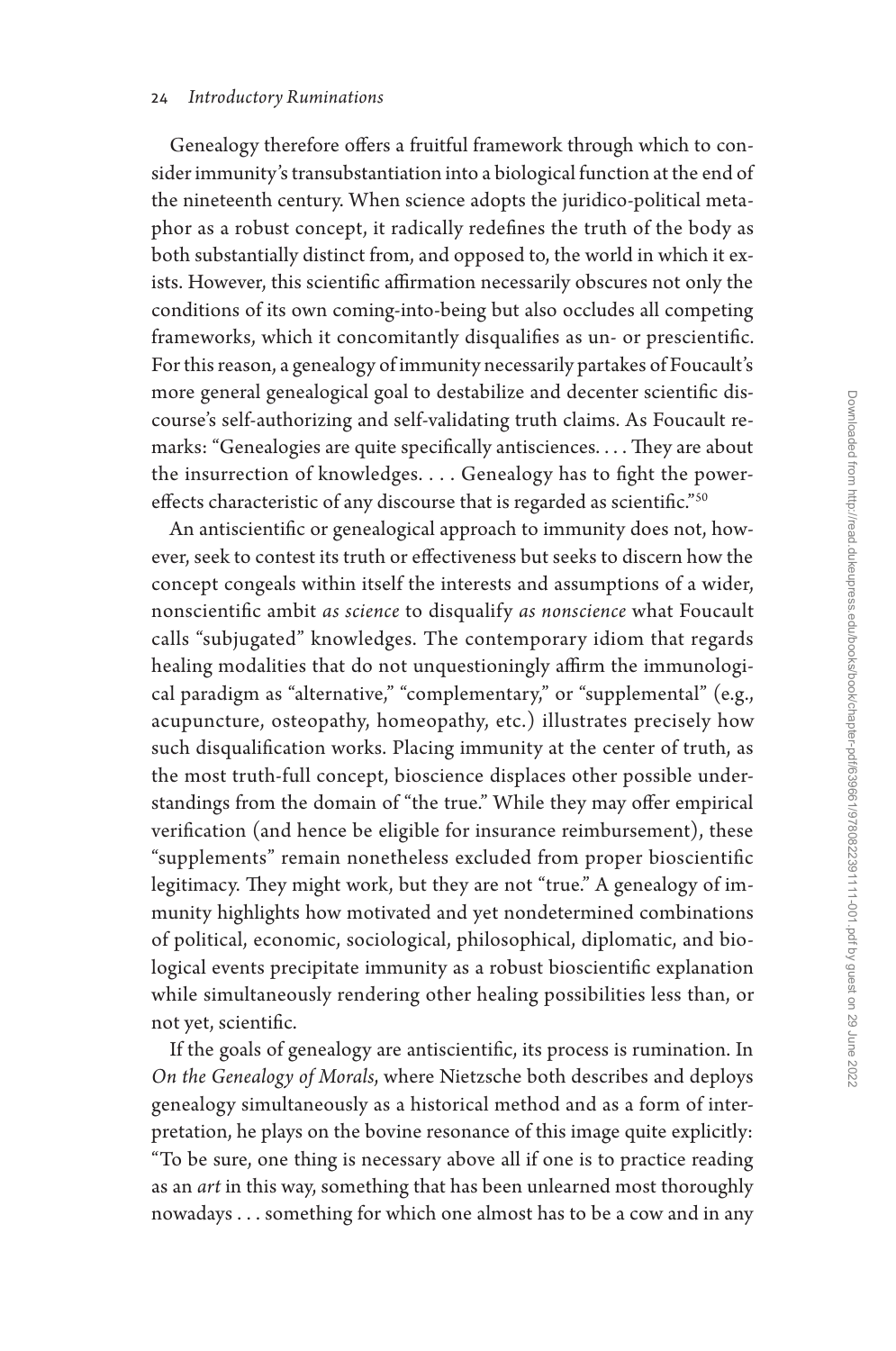case not a 'modern man': *rumination*."51 Counterpoised to the habits of "modern man," genealogical rumination not only approaches matters as if from a nonhuman, cowlike perspective but advances by way of slow, careful digestion. In this book, it proceeds by lingering over numerous distinct events and disjoint concepts with no necessary or predictable correspondence that "a body worth defending" accretes. Moreover, this immunological rumination ruminates in turn on Foucault's biopolitical idiom itself, lingering over numerous texts and insights that Foucault invokes in his writings to break down their often gnomic significance into more digestible bits.

The body of this book repeatedly limns the terrain of Foucault's writings (especially the less well-known, more recently published lectures he gave at the Collège de France between 1975 and 1978) and asks how they illuminate our investments in biomedicine and human bodies more generally. As a result, the argument continually circles around and returns to topics often familiar to Foucault's readers; however, in doing so, it expands on and extends the Foucauldian reference by dwelling on and with texts and issues that Foucault himself often passes over quickly while making his points. Addressing Foucault in slow motion, then, not only elucidates the significance of Foucault's work but also interrogates the biopolitical dimensions of modern medicine as an instrument of biopower itself. These entwined undertakings form the conceptual armature of *A Body Worth Defending*, binding its diverse genealogical considerations together within a contrapuntal play of theoretical and historical inquiry.

In considering immunity as the biomedical apotheosis of the modern body, *A Body Worth Defending* evokes three recurrent motifs: one addresses the history of a concept (how does immunity migrate from politics and law into medicine?); one reflects on the emergence of a political ontology (how does the body come to ground modern notions of political, legal, economic, and biological personhood?); one interrogates the theoretical hope that Foucault's writings continue to inspire today (how do biopolitics and biopower inform contemporary thinking about living human being both in its singularity and its collectivity?). Braided together, these three lines of inquiry ruminate on a basic question about how modern personhood comes to conceive itself as fundamentally, if not biologically, defensive. To put it crudely, my main goal is to understand how and why those of us who live within the ambit of modern medicine (defined in this case by the acceptance of biological immunity as a foundational precept) so readily accept the notion that to endure as living organisms, we must actively and relentlessly fend off the predations of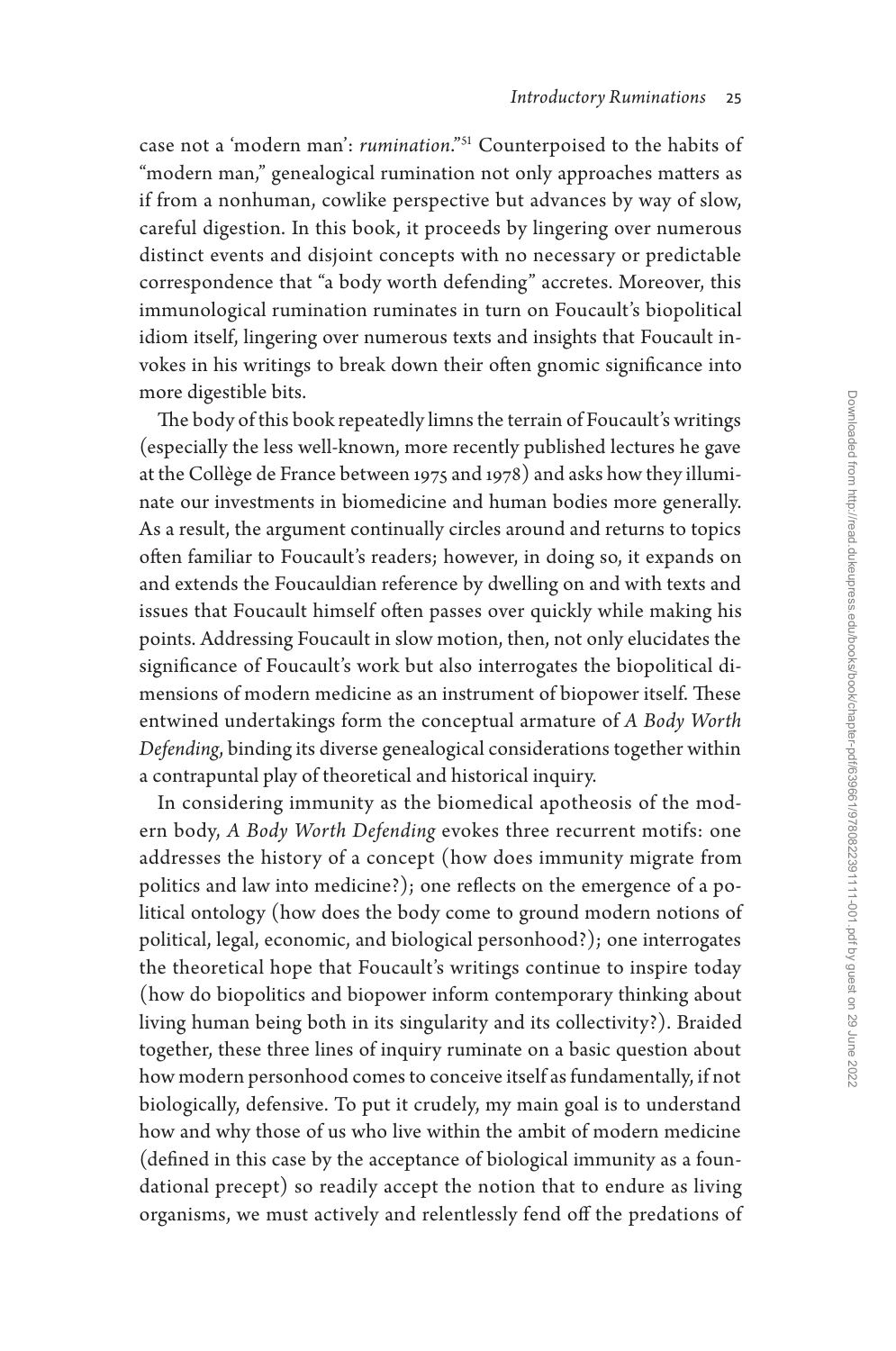the very world that sustains us. Or, even more crudely put, I am trying to comprehend how and why we unreflectively believe that as embodied beings we are essentially and necessarily—i.e., "naturally"—distinct from the lifeworlds within which we materially arise and on which we materially depend for our existence. In other words: how did we come to believe that as living beings, "the body" separates us from each other and from the world rather than connects us?

#### To Defend or Not to Defend? That Is the Question

Of course, biomedicine no longer holds that immunity simply defends the organism—even if defense remains one of immunity's most rudimentary and most radical valences. In the middle of the twentieth century, immunology transforms itself into the "science of self/nonself discrimination," as Macfarlane Burnet proposes.52 "Self-nonself discrimination" arises within immunology to account for evidence that immune activity can paradoxically defend against the host organism's own tissues—or at least destroy them. This autoreactivity, or autoimmunity, confounds an immune paradigm predicated on host-invader relations, which imagines the immune target as foreign. To make sense of autoimmunity while still retaining its basic defensive orientation, immunology evokes a more nuanced explanation, which Burnet provides: "When Macfarlane Burnet initiated the modern preoccupation with the self/nonself dichotomy, it was to explain the apparent paradox of why we all do not succumb to autoimmune disease."53 Or, as the editors of an issue of *Seminars in Immunology* (2000) devoted to contemporary immune theories polemically affirm: "Everyone agrees that a biodestructive defense mechanism must make some kind of self-nonself discrimination."54 While not everyone actually agrees (as we will see in a moment), nonetheless immunity's defensive implication does pass over into the organism's self-constitution. For most immunologists, "self" implies "as opposed to nonself," and "discriminate" supplements "defend."

However, this lexical transition does not render defense immunologically obsolete. Rather, it recasts immunity as a productive rather than a negative activity, affirming the self as both self-constituting and selfdefending (self-constituting because self-defending, self-defending because self-constituting). As Scott Podolsky and Alfred Tauber observe: "The organismic view of immune function focused on the processes of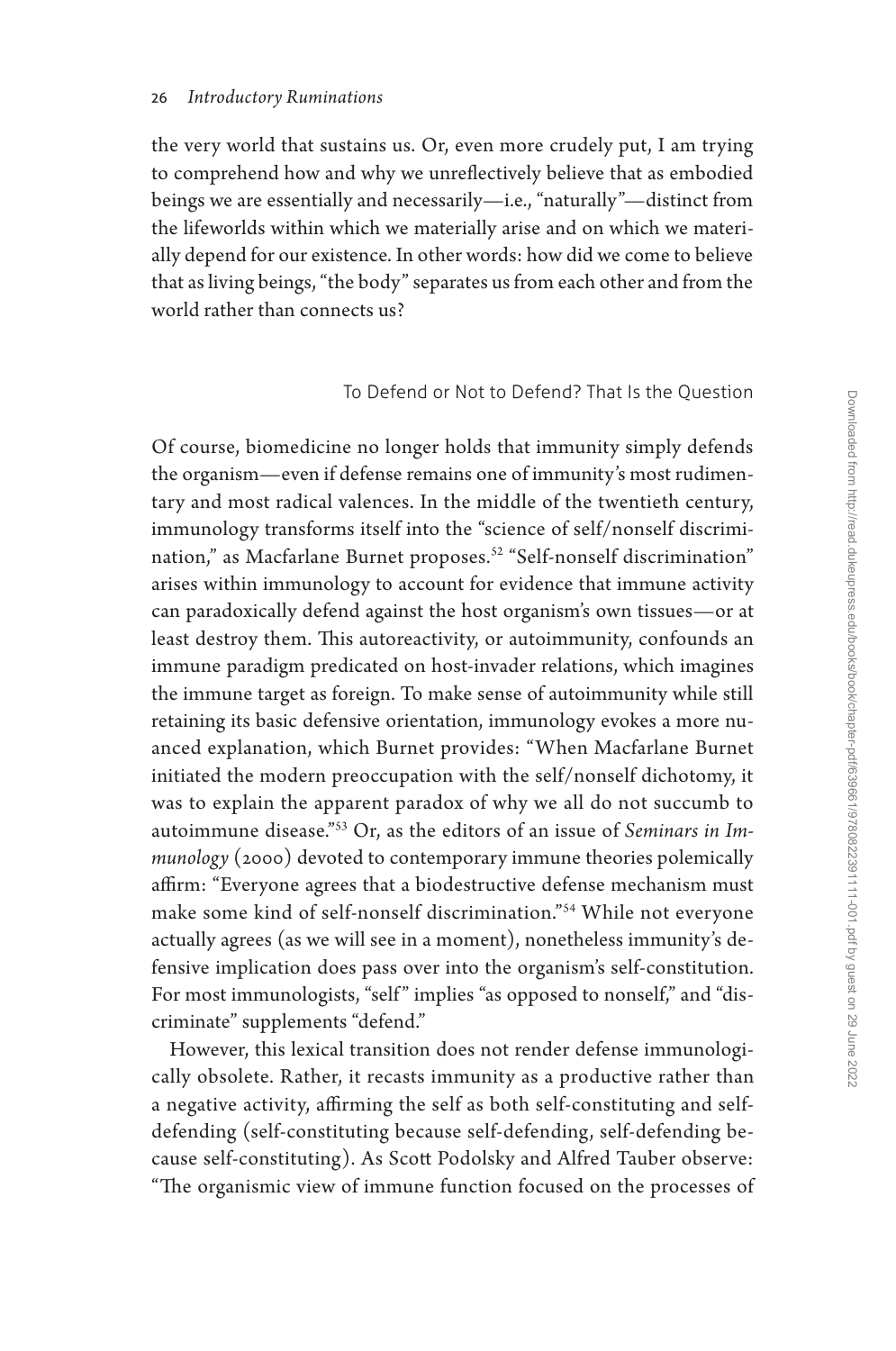self-nonself discrimination and the general regulatory basis by which to model them; the main question is how the body distinguishes between friend (self) and foe (nonself)."<sup>55</sup> The analogy "self is to nonself as friend is to foe" reveals the immunological self-relation as decisively *political*. Indeed, the opposition of friend to foe has defined the poles of Western politics ever since there first was a polis.<sup>56</sup> Moreover, despite Burnet's ecological interests in how biological organisms coexist, his self-nonself model recapitulates immunity's underlying defensiveness as intrinsic to the individual organism, projecting its politics into the living being as a vital condition.57 Thus, while self-nonself seems to displace defense as immunity's raison d'être, it actually pushes it even deeper into the organism, to the level of ontogeny if not ontology.

Throughout the twentieth century, immunology nuances its sense of defense. In the late 1950s, Burnet adapts his self-nonself theory to Niels Jerne's "selection theory," precipitating "clonal selection theory."58 With many adjustments and complexifications, this theory still largely obtains—albeit in a more postmodern vein. Hence, while some immune theorists do propose alternate possibilities, at the beginning of the third millennium venerable scientists like R. E. Langman and M. Cohn still categorically claim:

We assume without further justification that the immune system is a biodestructive defense mechanism that normally functions to destroy and rid both intracellular and extracellular pathogens without destroying or seriously impairing the host. . . . In fact, we would go so far as to make this the definition of an immune system: Any biodestructive defense mechanism that makes somatically selected self-nonself discrimination is an immune system.<sup>59</sup>

For Langman and Cohn, defense still constitutes the sine qua non of immunity, and self-nonself maps the terrain across which (or within which) this defensive encounter transpires. Immunity may necessitate more complex reconnaissance to accomplish its essential mission, but the defensive imperative remains much the same. Even when a renegade theorist like Irun Cohen attempts to move beyond clonal selection and self-nonself to introduce a "dialogic" or "cognitive" paradigm, he proffers similarly defensive tropes:

The immune system is the guardian of our chemical individuality; it is a system that eliminates parasitic bacteria and viruses, a system that rejects foreign cells and tissues, a system that can destroy tumor cells arising from our own bodies.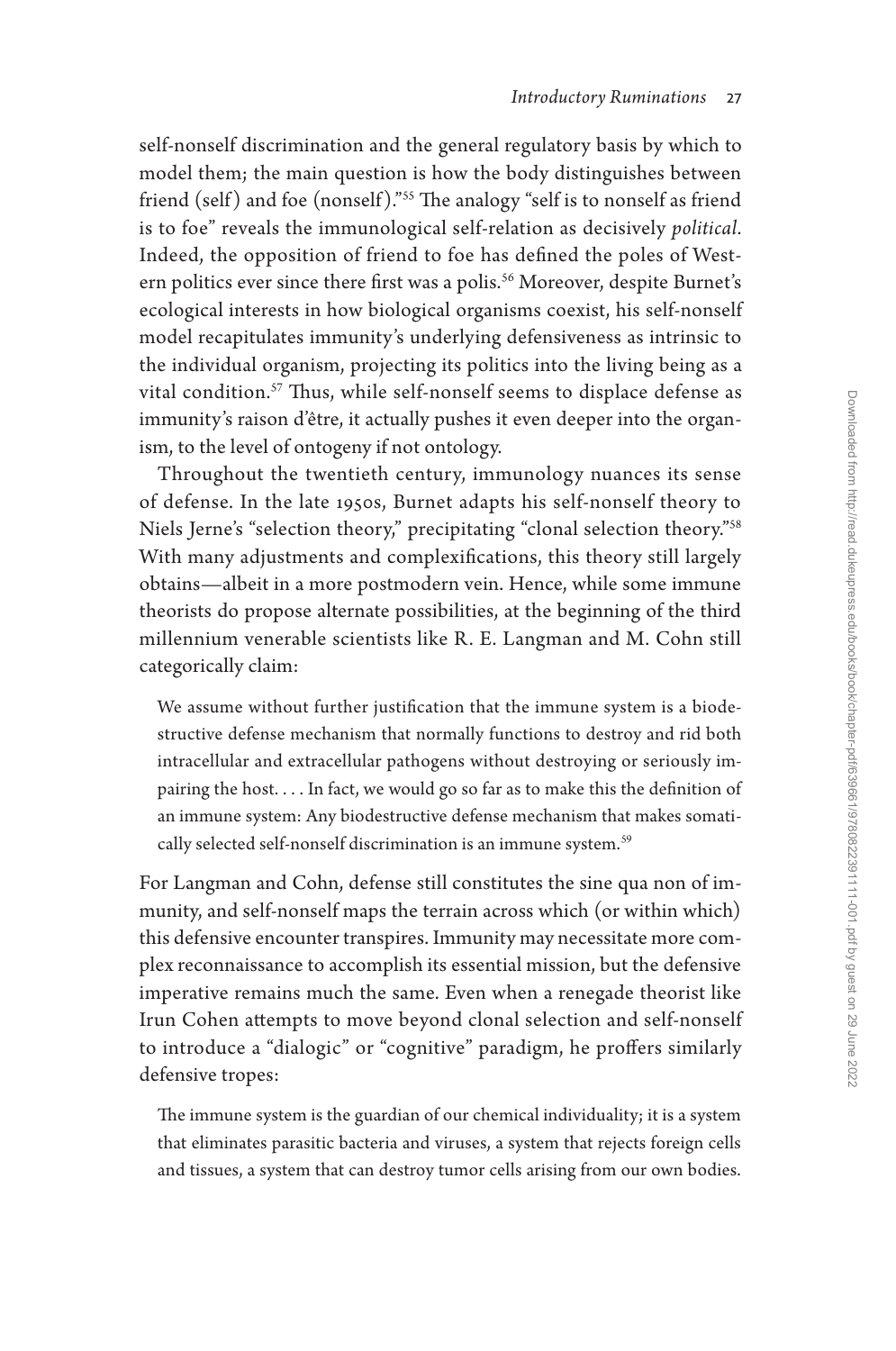By deciding what macro molecules and cells are allowed residence within us, the immune system establishes the molecular borders of each person. In defending the individual, the immune system defines cellular individuality.

The immune system has earned a reputation, justly, for its role as protector of the body against foreign invaders. However, the immune system is not only a department of defense, it also functions as a department of internal welfare. The immune system is an unsung hero of maintenance and reconstruction.<sup>60</sup>

Here Cohen highlights defense's inability to account for all the processes encompassed by immunity (as opposed to Langman and Cohn). To redress this limitation, his cognitive model seeks to appreciate ways that immune function enhances "body maintenance."61 Yet, in figuring what this entails, Cohen evokes the specter of "internal welfare," the exact image that governing discourses at the end of the eighteenth century and the beginning of the nineteenth employed to explain medicine's value for the state as a supplement to its defense (mentioned earlier and discussed at length in chapters 2 and 3). Thus, in rectifying the politico-historical limits of one metaphor, Cohen unwittingly conjures the limits of its historical confrere. Moreover, when he does so, he imagines the immune system as a form of "homeland security" *avant la lettre*, even foreseeing its policing of residence and border crossings.

One of the few immunologists who explicitly abjure defense is Polly Matzinger. In fact, her "danger" model provokes quite defensive defenses of defense.<sup>62</sup> Matzinger's theory addresses a range of phenomena for which defense-oriented immunology cannot account, including, among others, autoimmunity; transplant rejection; why tumors are not rejected; why mothers do not reject fetuses; why we can go through puberty, maternity, and aging without rejecting ourselves; why we do not defend against commensal bacteria and viruses (e.g., the bacteria in our guts without which we are dead meat); and graft-versus-host disease. Positing a "two-signal" paradigm (immune responses require two separate effector signals, one of which indicates proximate tissue damage or death), Matzinger underscores the embedded metaphors that inform immune theories:

For half a century we have studied immunity from the point of view of various forms of SNSD [self-nonself discrimination] models in which immunity is controlled by the adaptive immune system, an army of lymphocytes patrolling the body for any kind of foreign invader. Recently there has been a shift to include the cells and molecules of the innate immune system, an army of cells and molecules patrolling the body for a subset of foreign invaders that are ancient enemies. . . .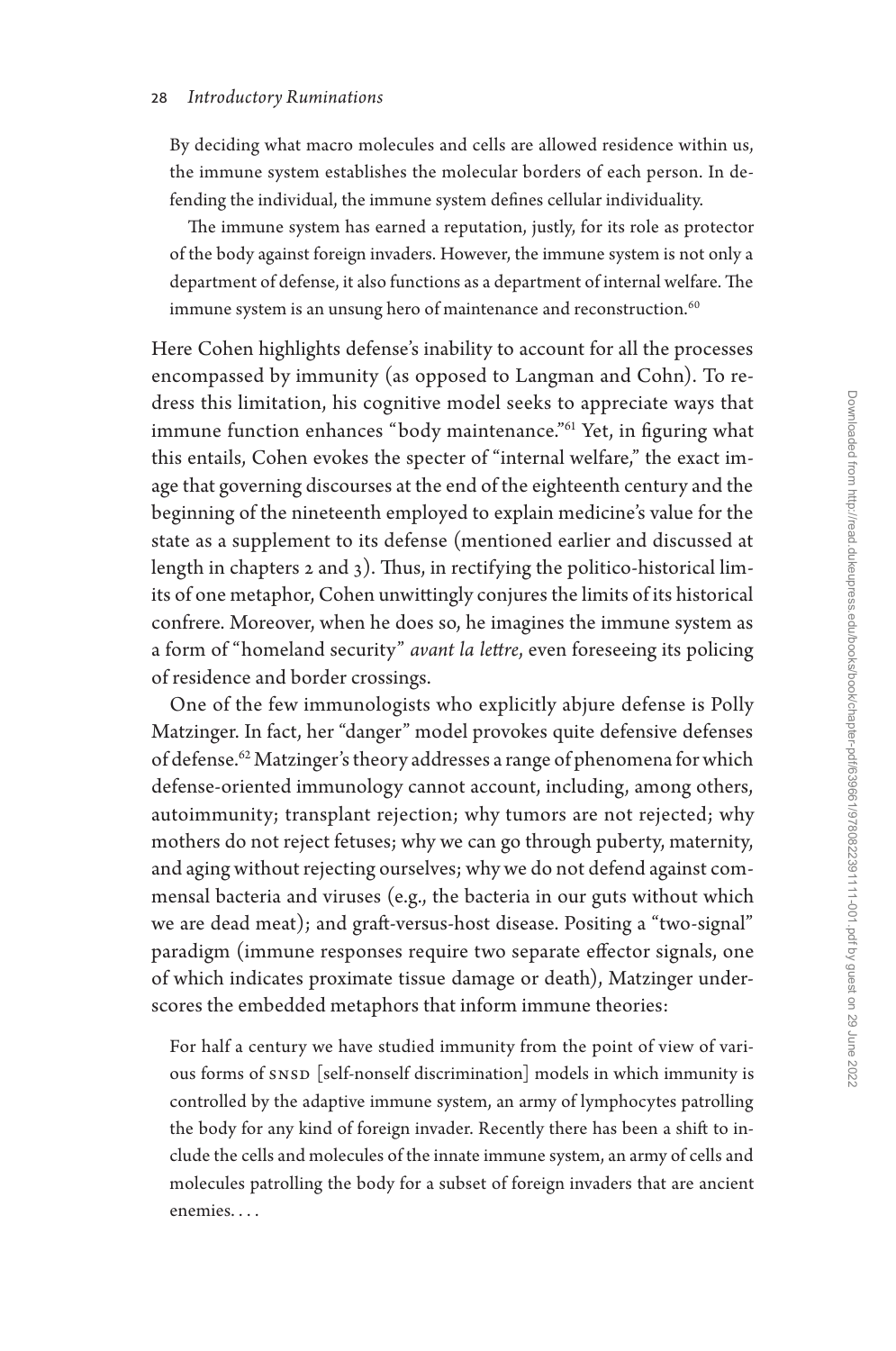Perhaps it is time to stop running a cold war with our environment?

The Danger model does not allow an army to control immunity. It expands the definition of the innate immune system to include the extended, highly interactive family of bodily tissues. It allows for a flexible system that adapts to a changing self while launching immune responses to dangerous pathogens. It also allows us to live without maintaining a rigid sterility that segregates us from the environment. We become a habitat, welcoming the presence of useful commensal organisms and allowing the passage of harmless opportunistic ones. With such an immune system we live in harmony with our external and internal environment.<sup>63</sup>

In distinguishing her ideas from immunology's earlier defensive paradigms, Matzinger not only highlights their militaristic implications but also stresses that they represent the body as a defensible and defended boundary. Far from an ideological critique, Matzinger's concerns about immunology's inability to negotiate a number of empirical impasses lead her to question its implied vision of the human organism. However, the terms of her questioning also reveal the *values* that immune theories incarnate.

Apart from its ability to encompass heretofore contradictory data (certainly not conclusively established), Matzinger's danger model discloses the modern body that immune discourse incarnates. Her sense that immune paradigms conduct "a cold war with our environment," which does not represent the natural *and hence inevitable* order, allows her to posit a more pacific, and dare I say "communal," world. (Community is the etymological opposite of immunity, as chapter 1 reveals.) In so doing, she invokes a concept, harmony, that fell out of Western biomedicine in the late nineteenth century when immunity replaced "natural healing" (the *vis medicatrix naturae*) as a scientifically endorsed concept. By predicating this harmonious possibility on danger as an alternative to defense, Matzinger suggests that defending incorporates unwarranted scientific assumptions about how organisms (human and not) coexist in shared environments. Moreover, as her rhetoric intimates, these unwarranted scientific assumptions both depend on and realize unwarranted political consequences which deleteriously affect organisms (human and not). Matzinger's danger model then proposes that the body might actually, empirically, scientifically, and medically *be* a nonmodern body, a welcoming habitat, and conversely that the defended, self-defining modern body might itself constitute a source of danger.

*A Body Worth Defending* provides some of the back story for how modern medicine constitutes the modern body and asks how immunity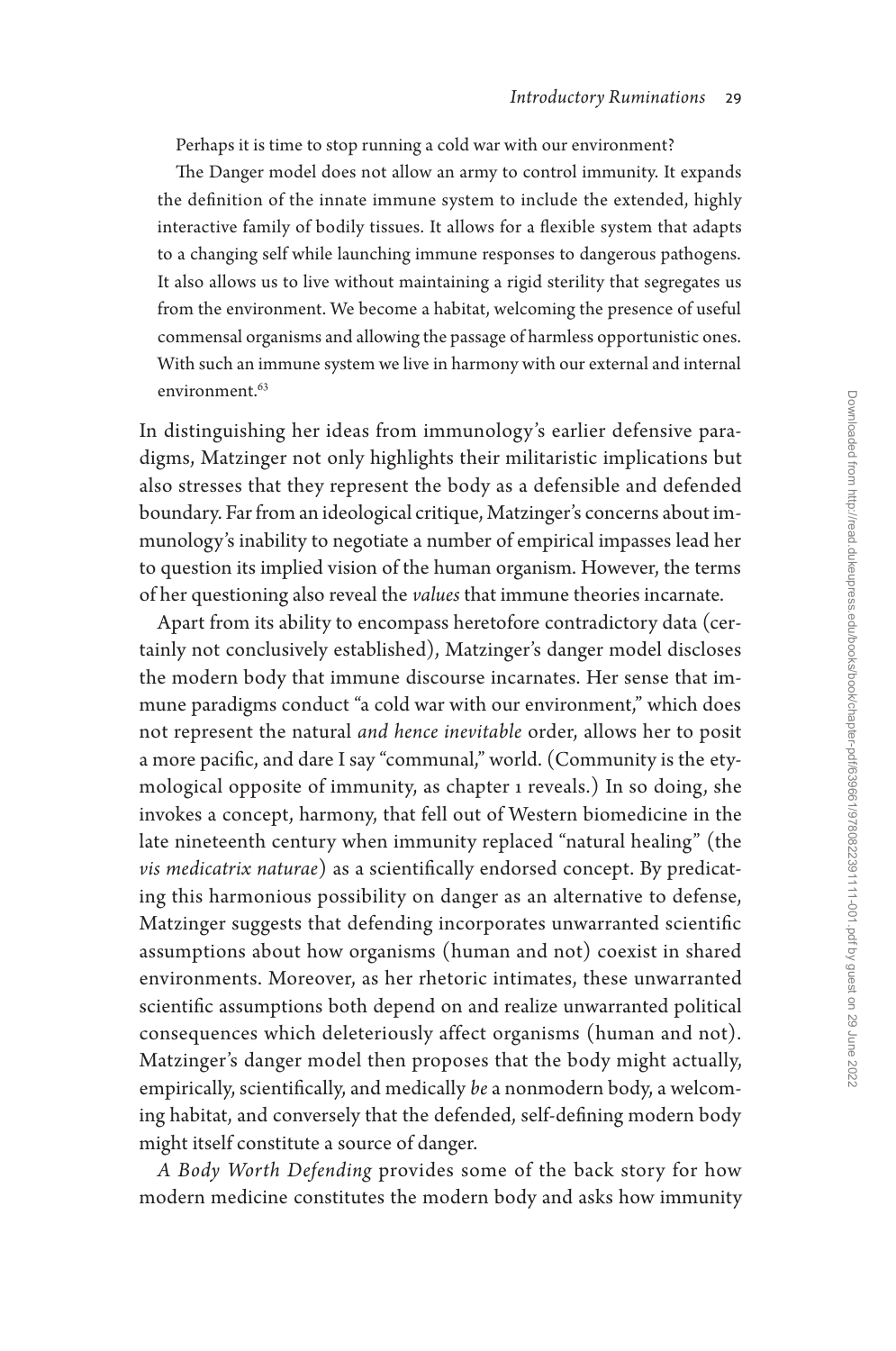(which *no one* in immunology ever questions as an appropriate metaphor, unlike defense) makes this constitution make sense. It tracks how the human organism loses its natural harmony with the environment to achieve its new modern apotheosis. Long before this possibility exists biologically—unthinkable until the middle of the nineteenth century—it lives politically, legally, and economically in the wake of seventeenth- and eighteenth-century Europe's violent turn from feudal hierarchies and absolute monarchies. Chapter 1, "Living Before and Beyond the Law, or A Reasonable Organism Defends Itself," introduces the historical provenance of immunity and defense and situates them in relation to ideas about natural law that shape modern politics and modern science. Chapter 2, "A Body Worth Having, or A System of Natural Governance," considers how the two axes of biopower, the anatamo-politics of bodies and the biopolitics of population, inform modern ideas about the body and personhood, not only giving rise to new legal, political, philosophical, and economic subjects but also enabling medicine to incorporate these new subjectivities as its political rationale. Chapter 3, "A Policy Called Milieu, or The Human Organism's Vital Space," focuses on the coincident revolutions in French politics and medicine and explores how nineteenthcentury medico-politics, or public hygiene, envisions humans as vitally situated beings. It then examines how bioscientific epistemology inverts this vision when Claude Bernard introduces the concept of *milieu intérieur* and thereby legitimates laboratory experiment as the privileged locus for biological truth. Chapter 4, "Incorporating Immunity, or The Defensive Poetics of Modern Medicine," brings together the political and medical valences preceding immunity's defensive incarnation, especially evident in humoral medicine's interpretations of infectious diseases and in the international military, economic, and political strategies to disrupt them. Against this background, it reveals how bacteriology's equation of microbes with invaders—a metonymy derived from the metaphoric representation of epidemics (especially cholera) as invasions—leads to Metchnikoff 's countercoup of imagining phagocytes as defending the organism against these invaders. From this biopolitical conjunction, immunity-as-defense arises as the apotheosis of the modern body.

Modern medicine appears at the end of the eighteenth century and the beginning of the nineteenth as an explicitly hybrid domain, as a biopolitical domain, which publicly declares its indifference to the modern distinctions between nature and society insofar as they equally impinge on living human being. Across the next two centuries, this ongoing incarnation of